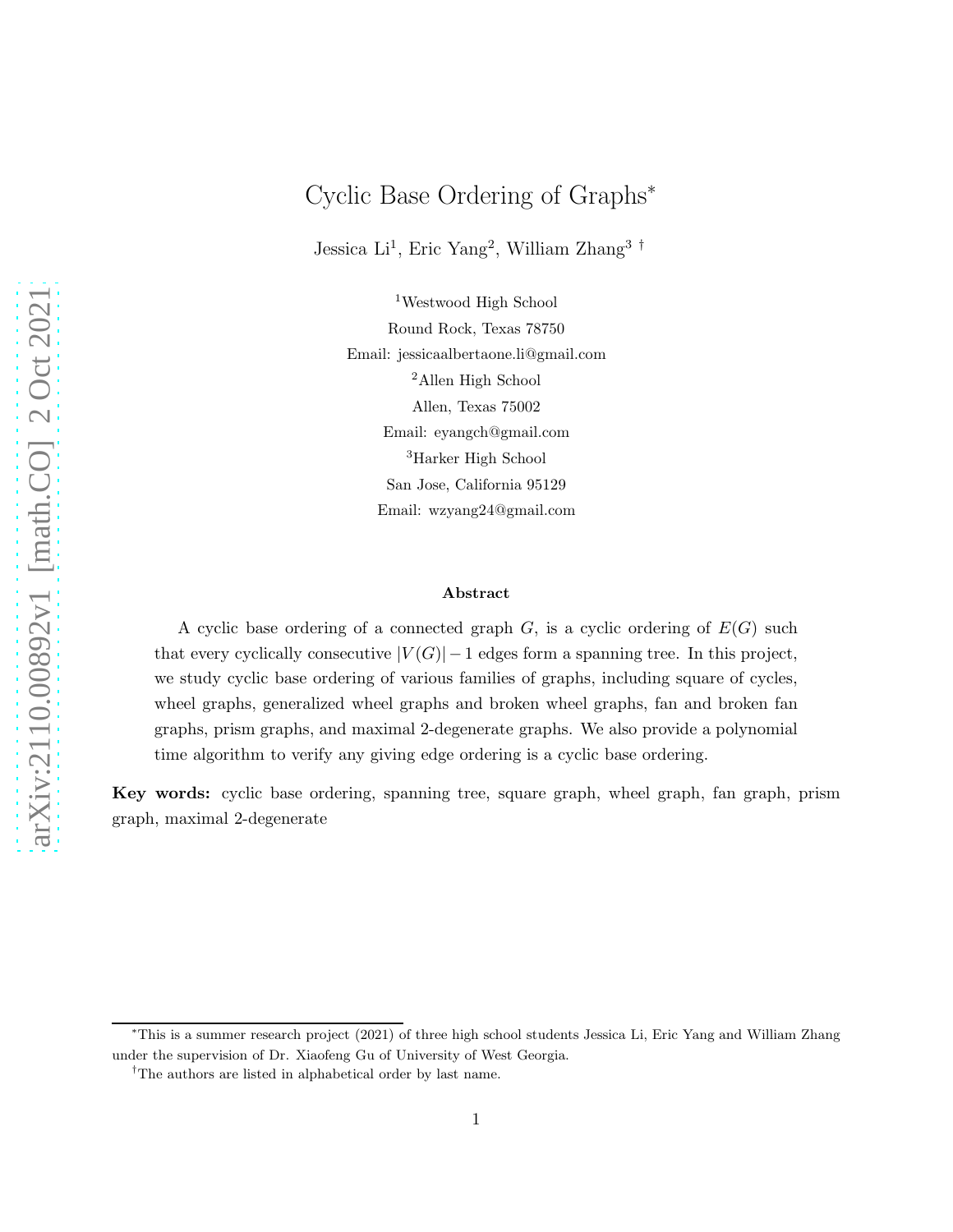# Contents

|                | 1 Introduction                                                                                                     | 3                        |
|----------------|--------------------------------------------------------------------------------------------------------------------|--------------------------|
| $\overline{2}$ | The square of cycles                                                                                               | $\overline{\mathcal{A}}$ |
| $\bf{3}$       | Wheel and generalized wheel graphs                                                                                 | 6                        |
|                | 3.1                                                                                                                | -6                       |
|                | CBO of double wheel graphs $\ldots \ldots \ldots \ldots \ldots \ldots \ldots \ldots \ldots \ldots \ldots 8$<br>3.2 |                          |
|                | 4 Fan and broken fan graphs                                                                                        | 11                       |
| 5              | Broken wheel graphs                                                                                                | 14                       |
|                | 5.1                                                                                                                |                          |
|                | 5.2                                                                                                                |                          |
|                | 5.3                                                                                                                | 17                       |
| 6              | Prism graphs                                                                                                       | 18                       |
| 7              | Maximal 2-degenerate graphs                                                                                        | 21                       |
| 8              | A polynomial time algorithm                                                                                        | 22                       |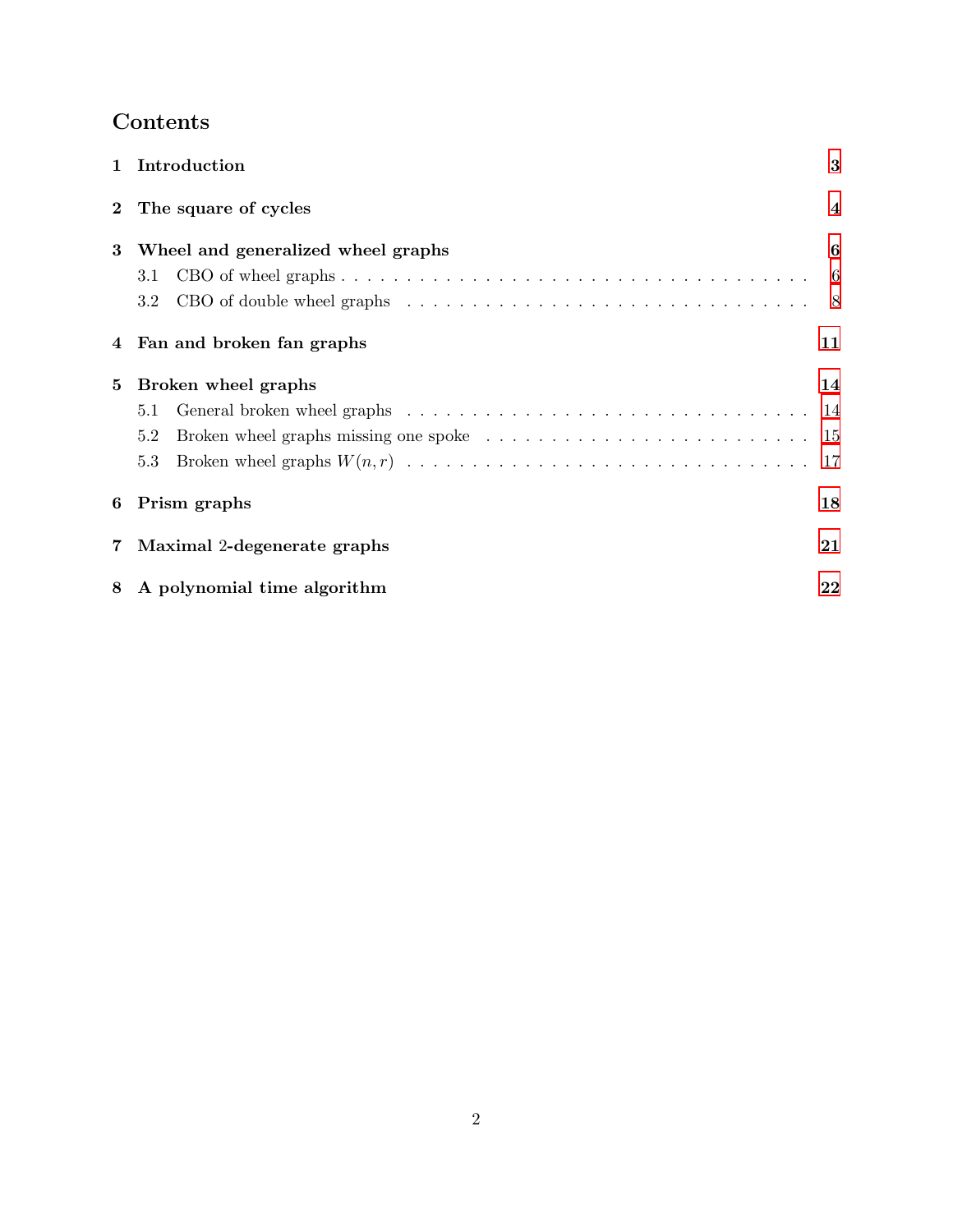# <span id="page-2-0"></span>1 Introduction

Let G be a connected graph on n vertices with vertex set  $V(G)$  and edge set  $E(G)$ . A cyclic base ordering or shortly CBO of  $G$ , is a cyclic ordering of  $E(G)$  such that every cyclically consecutive  $n - 1$  edges form a spanning tree. Equivalently, a cyclic base ordering is a bijection  $\mathcal{O}: E(G) \longrightarrow \{1, 2, \ldots, |E(G)|\}$  such that  $\{\mathcal{O}^{-1}(k) : k = i, i + 1, \ldots, i + n - 2\}$  forms a spanning tree of G, where the labelling k is equivalent modulo  $|E(G)|$ . Here is a simple fact. If a graph has a CBO, then the CBO can start with any edge, since it is cyclically ordered.

By definition, it is easy to see that any path, cycle, and tree has a CBO. The well-known Petersen graph has a CBO, as shown in Figure [1.](#page-2-1)



Figure 1: CBO of the Petersen graph

The **density** of G, denoted by  $d(G)$ , is defined to be

<span id="page-2-1"></span>
$$
d(G) = \frac{|E(G)|}{|V(G)| - 1}.
$$

A graph G is **uniformly dense** if  $d(H) \leq d(G)$  for every subgraph H of G.

Conjecture 1 (Kajitani, Ueno and Miyano [\[3\]](#page-23-0)). A connected graph G has a cyclic base ordering if and only if G is uniformly dense.

The necessity was confirmed in [\[3\]](#page-23-0), however, the sufficiency is still unsolved. To support this conjecture, the following results have been proved in [\[3\]](#page-23-0) and [\[2\]](#page-23-1).

<span id="page-2-2"></span>**Theorem 1.1** ([\[2,](#page-23-1)3]). The following graphs have cyclic base ordering.

- Any complete graph  $K_n$ .
- Any complete bipartite graph.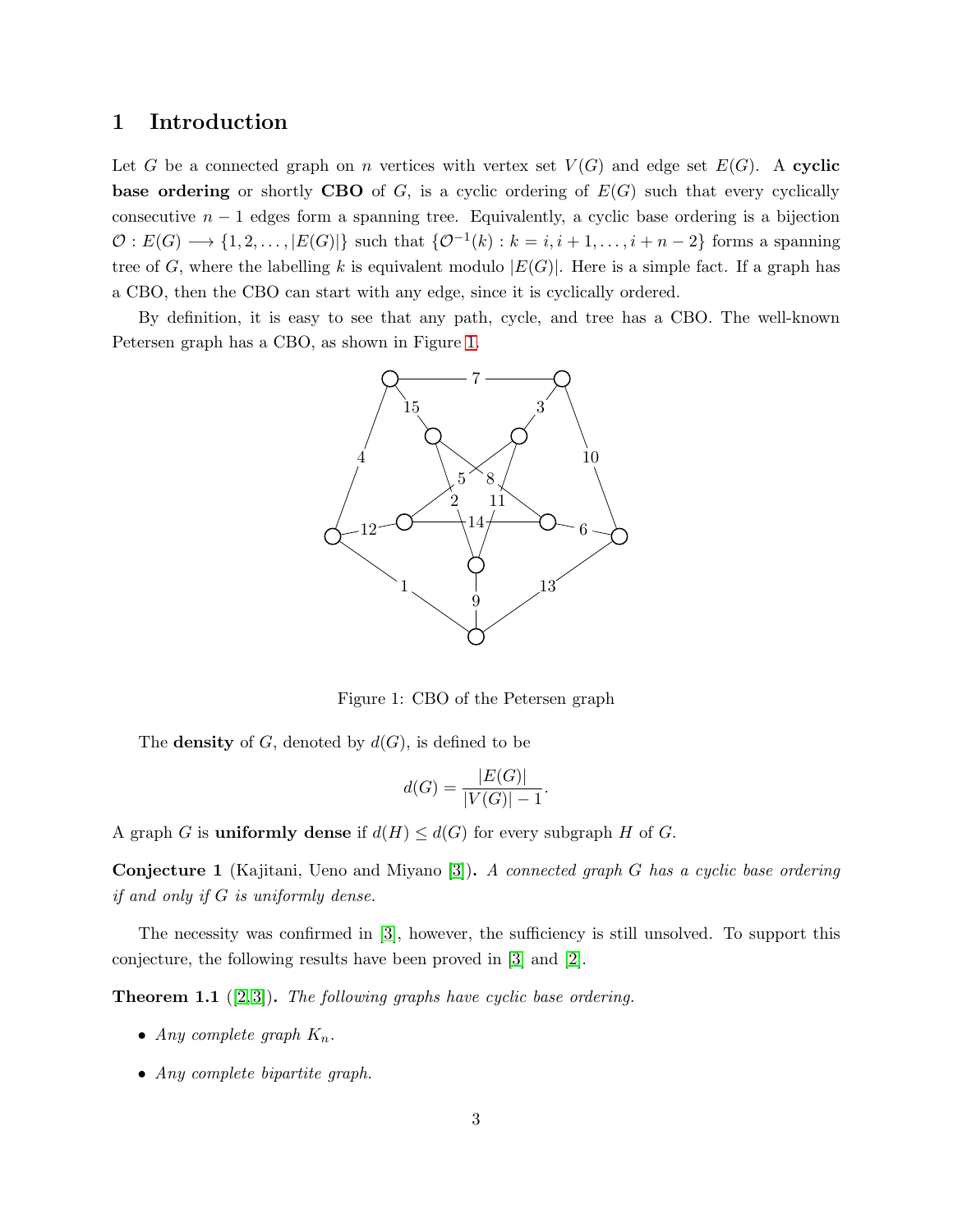- Any k-tree for  $k \in \{2,3\}$  (A graph G is a k-tree if  $G = K_{k+1}$  or G has a vertex v such that  $G - v$  is a k-tree and such that v is adjacent to all vertices in a clique of order k).
- Any (multi)graph consisting of exactly 2 edge-disjoint spanning trees.

We prove that the conjecture is true for several families of uniformly dense graphs in the next several sections, including square of cycles, wheel graphs, generalized wheel graphs and broken wheel graphs, fan and broken fan graphs, prism graphs, as well as maximal 2-degenerate graphs. We also provide a polynomial time algorithm to verify any giving edge ordering is a cyclic base ordering.

Given an edge ordering of a graph G, every cyclically consecutive  $|V(G)| - 1$  edges is called a progression. To verify an edge ordering is a CBO, it suffices to show that any progression of this edge ordering induces a spanning tree.

## <span id="page-3-0"></span>2 The square of cycles

The **square of a cycle**  $C_n$ , denoted by  $C_n^2$ , is a graph obtained by joining every pair of vertices of distance two in  $C_n$ .

**Theorem 2.1.** Every graph  $C_n^2$  has a cyclic base ordering.

*Proof.* Suppose that the vertices of  $C_n^2$  are  $v_1, v_2, \ldots, v_n$  in the order on the cycle  $C_n$ . For each  $i = 1, 2, \ldots, n$ , let  $a_i$  be the edge joining  $v_i$  and  $v_{i+2}$ , and  $b_i$  be the edge joining  $v_i$  and  $v_{i+1}$ , where the subscripts are equivalent modulo n.

For  $n = 2k + 1$ , we define  $\mathcal{O}_{2k+1} = (a_1, a_2, \ldots, a_{2k}, a_{2k+1}, b_1, b_3, b_2, b_5, b_4, \ldots, b_{2k+1}, b_{2k})$ . An example is shown in Figure [2](#page-3-1) when  $n = 7$ . We can show  $\mathcal{O}_{2k+1}$  is a cyclic base ordering of  $C_{2k+1}^2$ .



<span id="page-3-1"></span>Figure 2: CBO of  $C_7^2$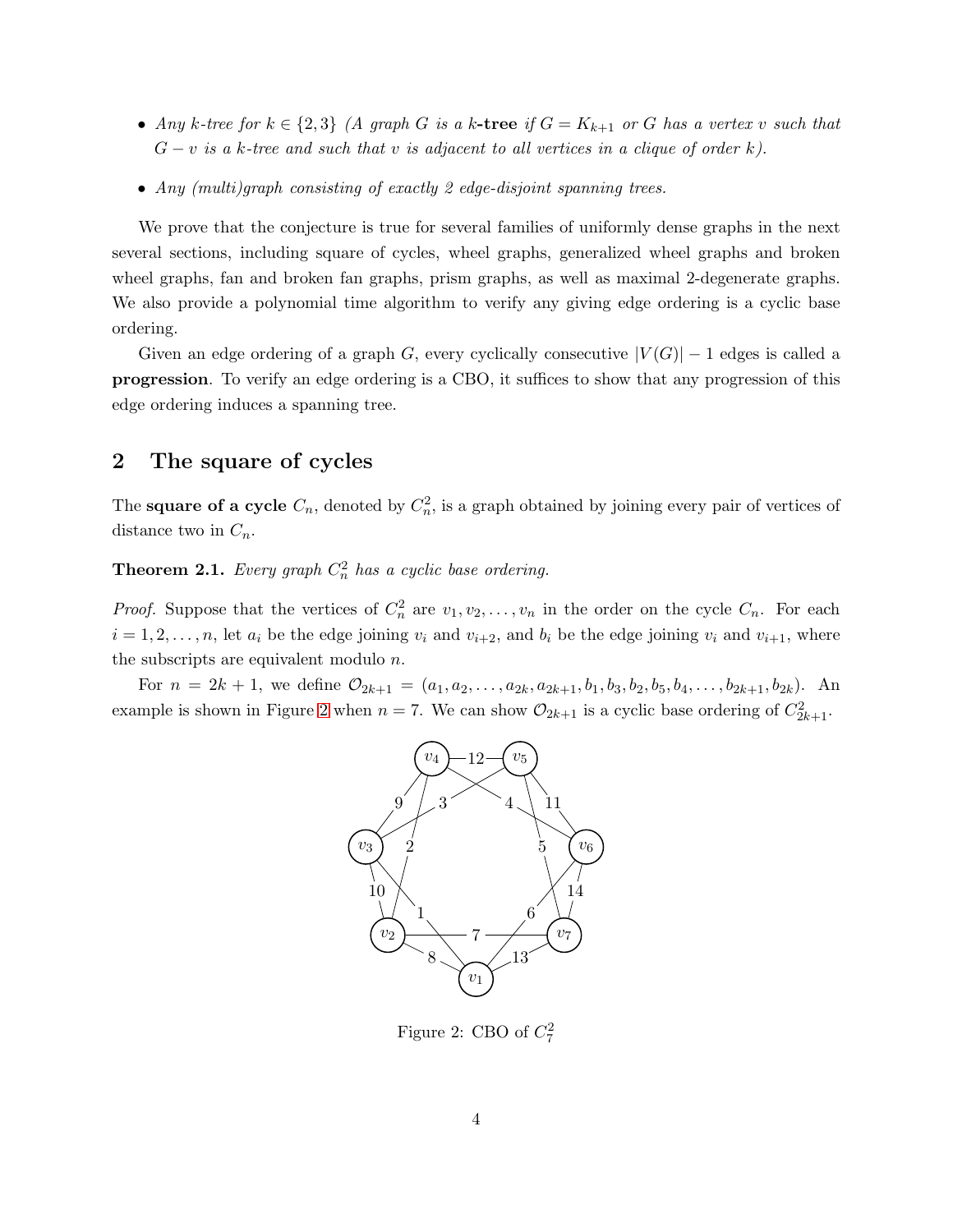For an odd  $t \geq 5$ , any progression starting with  $a_t$  is in the form of

$$
a_t, \ldots, a_{2k}, a_{2k+1}, b_1, b_3, \ldots, b_{t-4}, b_{t-5}, b_{t-2}, b_{t-3}.
$$

All edges  $a_i$  in this progression form two paths  $v_t v_{t+2} \ldots v_{2k+1} v_2$  and  $v_{t+1} v_{t+3} \ldots v_{2k} v_1$ , while all edges  $b_i$  form a path  $v_1v_2 \ldots v_{t-1}$ . Clearly,  $v_1$  and  $v_2$  are the only common vertices of the three paths and all vertices are connected through the three paths. Thus it is a spanning tree.

For an odd  $t \geq 5$ , any progression starting with  $b_t$  is in the form of

$$
b_t, b_{t-1}, b_{t+2}, b_{t+1}, \ldots, b_{2k+1}, b_{2k}, a_1, \ldots, a_{t-3}.
$$

All edges  $a_i$  in this progression form two paths  $v_1v_3 \ldots v_{t-2}$  and  $v_2v_4 \ldots v_{t-1}$ , while all edges  $b_i$ form a path  $v_{t-1}v_t \ldots v_{2k+1}v_1$ . Clearly, the three paths form a longer spanning path, and thus is a spanning tree.

For an even  $t \geq 4$ , any progression starting with  $a_t$  is in the form of

$$
a_t, \ldots, a_{2k}, a_{2k+1}, b_1, b_3, \cdots, b_{t-3}, b_{t-4}, b_{t-1}.
$$

All edges  $a_i$  in this progression form two paths  $v_tv_{t+2} \ldots v_{2k}v_1$  and  $v_{t+1}v_{t+3} \ldots v_{2k+1}v_2$ , while all edges  $b_i$  form two paths  $v_1v_2 \ldots v_{t-2}$  and  $v_{t-1}v_t$ . The two paths formed by edges  $b_i$  are connected by the path  $v_t v_{t+2} \ldots v_{2k} v_1$ , and the final path  $v_{t+1}v_{t+3} \ldots v_{2k+1}v_2$  only shares one vertex with any of the other 3 paths, so the progression induces a spanning tree.

For an even  $t \geq 4$ , any progression starting with  $b_t$  is in the form of

$$
b_t, b_{t+3}, b_{t+2}, b_{t+5}, \ldots, b_{2k+1}, b_{2k}, a_1, \ldots, a_{t-1}.
$$

All edges  $a_i$  in this progression form two paths  $v_1v_3 \ldots v_{t-1}v_{t+1}$  and  $v_2v_4 \ldots v_{t-2}v_t$ , while all edges  $b_i$  form two paths  $v_t v_{t+1}$  and  $v_{t+2}v_{t+3}\ldots v_{2k+1}v_1$ . Since the four paths form a longer spanning path, the progression induces a spanning tree.

Thus  $\mathcal{O}_{2k+1}$  is a cyclic base ordering of  $C_{2k+1}^2$ .

For  $n = 2k$ , define  $\mathcal{O}_{2k} = (a_1, b_{k+1}, a_2, b_{k+2}, \ldots, a_k, b_{2k}, a_{k+1}, b_1, \ldots, a_{2k}, b_k)$ . An example is shown in Figure [3](#page-5-2) when  $n = 6$ . We can show  $O_{2k}$  is a cyclic base ordering of  $C_{2k}^2$ .

We can use a similar idea to show that  $\mathcal{O}_{2k}$  is a CBO. A progression starting with  $a_t$  is in the form of

$$
a_t, b_{k+t}, a_{t+1}, b_{k+t+1}, \ldots, a_{k+t-2}, b_{t-2}, a_{k+t-1},
$$

where the subscripts are modulo n. All edges  $a_i$ 's in this progression form two paths  $v_{k+t}v_{k+t-2} \ldots$ and  $v_{k+t+1}v_{k+t-1} \ldots$ , while all edges  $b_i$ 's form the path  $v_{k+t}v_{k+t+1} \ldots$ . The final path shares one vertex with each of the first two paths, so the progression forms a spanning tree.

A progression starting with  $b_t$  is in the form of

$$
b_t, a_{k+t+1}, b_{t+1}, a_{k+t+2}, \ldots, b_{k+t-1}, a_{t-1}, b_{k+t-1},
$$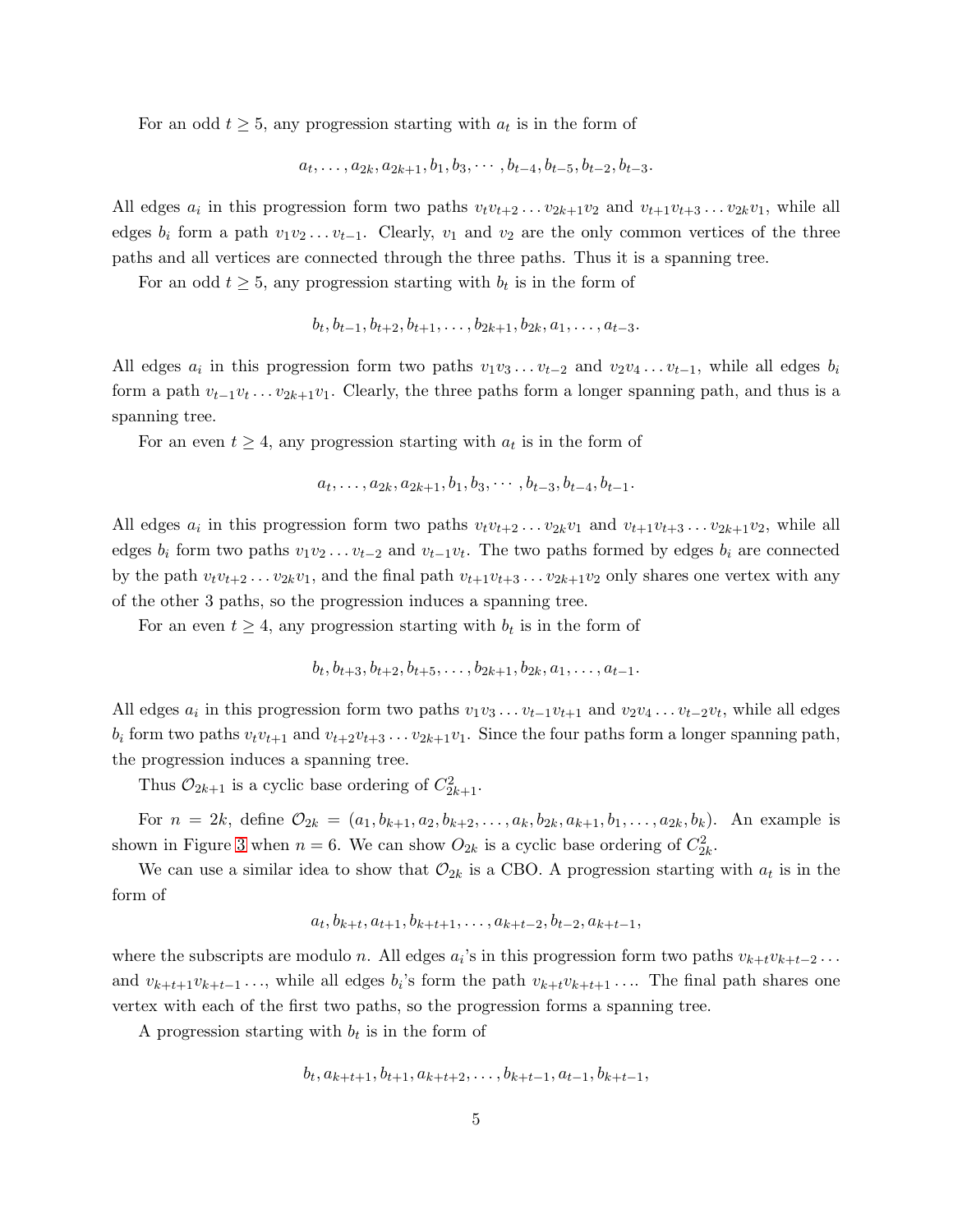

<span id="page-5-2"></span>Figure 3: CBO of  $C_6^2$ 

where the subscripts are modulo *n*. All edges  $a_i$ 's in this progression form two paths  $v_{t-2}v_{t-4} \dots$ and  $v_{t-1}v_{t-3}\ldots$ , while all edges  $b_i$ 's form the path  $v_tv_{t+1}\ldots v_{k+t}$ . The final path shares one vertex with each of the first two paths, so the progression forms a spanning tree.

 $\Box$ 

Therefore  $O_{2k}$  is a cyclic base ordering of  $C_{2k}^2$ , completing the proof.

# <span id="page-5-0"></span>3 Wheel and generalized wheel graphs

A wheel graph on  $n \geq 4$  vertices, denoted by  $W_n$ , is a graph obtained by joining a single universal vertex to all vertices of a cycle  $C_{n-1}$ . This cycle is call the rim of  $W_n$ , and each edge joining the universal vertex and a vertex on the rim is called a spoke.

#### <span id="page-5-1"></span>3.1 CBO of wheel graphs

Clearly, any wheel graph  $W_n$  consists of exactly two edge-disjoint spanning trees, and thus  $W_n$  has a CBO by Theorem [1.1.](#page-2-2) Here we give an explicit construction of a CBO for  $W_n$ .

**Theorem 3.1.** Every wheel graph  $W_n$  has a cyclic base ordering.

*Proof.* Suppose that the vertices of  $W_n$  are  $v_1, v_2, \ldots, v_n$  with  $v_n$  being the universal vertex. Suppose that vertices  $v_1, v_2, \ldots, v_{n-1}$  are in the order on the rim of  $W_n$ . For each  $i = 1, 2, \ldots, n-1$ , let  $a_i$ be the edge  $v_i v_n$ . For each  $i = 1, 2, \ldots, n-2$ , let  $b_i$  be the edge  $v_i v_{i+1}$  and  $b_{n-1} = v_{n-1}v_1$ .

Case 1 :  $n = 2k$ . We can construct an ordering of  $E(G)$  by inserting  $b_i$  between  $a_{i-(k-1)}$  and  $a_{i-(k-2)}$ , and get

$$
\mathcal{O}_{2k} = (a_1, b_k, a_2, b_{k+1}, \dots, a_k, b_{2k-1}, a_{k+1}, b_{2k}, \dots, a_{2k-1}, b_{k-1}).
$$

Figure [4](#page-6-0) shows an ordering for  $W_6$ .

Since this ordering is symmetric, all progressions starting at  $a_t$  have the same structure, for  $t = 1, 2, \ldots, 2k - 1$ . Similarly, all progressions starting at  $b_t$  also have the same structure. Thus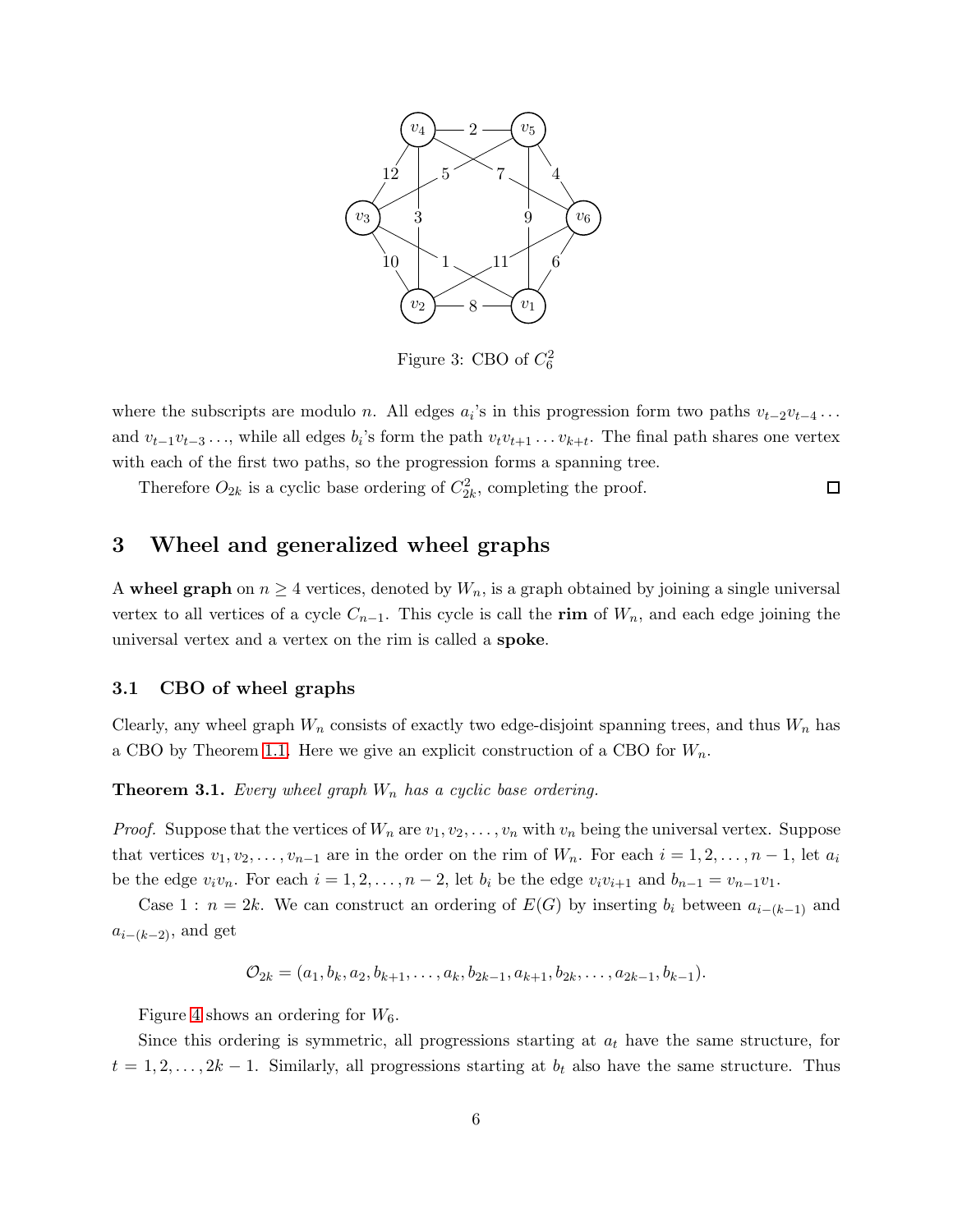

<span id="page-6-0"></span>Figure 4: CBO of  $W_6$ 

it suffices to check the first two progressions in  $\mathcal{O}_{2k}$ , i.e., the progression  $a_1, b_k, a_2, b_{k+1}, \ldots, a_k$  and the progression  $b_k, a_2, b_{k+1}, \ldots, a_k, b_{2k-1}.$ 

In the progression  $a_1, b_k, a_2, b_{k+1}, \ldots, a_k$ , all edges  $a_i$  induce a star with vertices  $v_1, v_2, \cdots, v_k, v_{2k}$ where  $v_{2k}$  is the center, and all edges  $b_i$  induce a path  $v_kv_{k+1} \cdots v_{2k-1}$ . Clearly, the star and the path only share one common vertex  $v_k$ , and thus the progression induces a spanning tree.

In the progression  $b_k, a_2, b_{k+1}, \ldots, a_k, b_{2k-1}$ , all edges  $a_i$  induce a star with vertices  $v_2, \cdots, v_k, v_{2k}$ where  $v_{2k}$  is the center, and all edges  $b_i$  induce a path  $v_kv_{k+1} \cdots v_{2k-1}v_1$ . Clearly, the star and the path only share one common vertex  $v_k$ , and thus the progression induces a spanning tree.

Thus  $\mathcal{O}_{2k}$  is a cyclic base ordering of G.

Case 2:  $n = 2k + 1$ . Similarly, we can construct an ordering of  $E(G)$  by inserting  $b_i$  between  $a_{i-k}$  and  $a_{i-(k-1)}$ , and get

$$
\mathcal{O}_{2k+1} = (a_1, b_{k+1}, a_2, b_{k+2}, \dots, a_k, b_{2k}, a_{k+1}, b_1, \dots, a_{2k-1}, b_{k-1}, a_{2k}, b_k).
$$

Figure [5](#page-6-1) shows an ordering for  $W_7$ .



<span id="page-6-1"></span>Figure 5: CBO of  $W_7$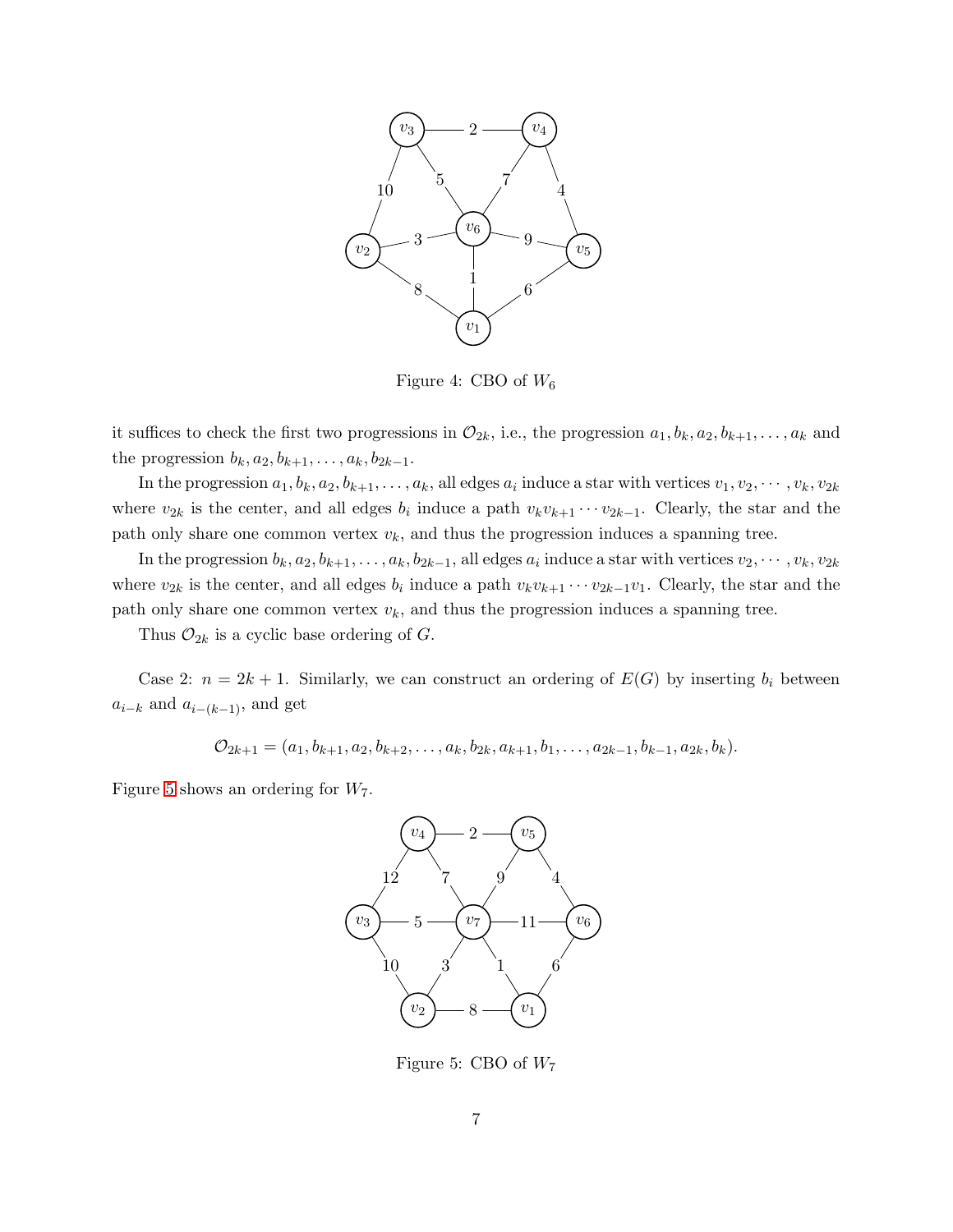Since  $\mathcal{O}_{2k+1}$  is symmetric, all progressions starting at  $a_t$  or  $b_t$  have the same structure. Thus it suffices to verify the first two progressions. In the progression  $a_1, b_{k+1}, a_2, b_{k+2}, \ldots, a_k, b_{2k}$ , all edges  $a_i$ 's induce a star with vertices  $v_1, v_2, \dots, v_k, v_{2k+1}$  where  $v_{2k+1}$  is the center, and all edges  $b_i$ 's induce a path  $v_{k+1}v_{k+2}\cdots v_{2k}v_1$ . Clearly, the star and the path only share one common vertex  $v_1$ , and thus the progression induces a spanning tree.

In the progression  $b_{k+1}, a_2, b_{k+2}, a_3, \ldots, b_{2k}, a_{k+1}$ , all edges  $a_i$ 's induce a star with vertices  $v_2, v_3 \cdots, v_{k+1}, v_{2k+1}$  where  $v_{2k+1}$  is the center, and all edges  $b_i$ 's induce a path  $v_{k+1}v_{k+2} \cdots v_{2k}v_1$ . Clearly, the star and the path only share one common vertex  $v_{k+1}$ , and thus the progression induces a spanning tree.

Thus  $\mathcal{O}_{2k+1}$  is a cyclic base ordering of G, completing the proof.

 $\Box$ 

### <span id="page-7-0"></span>3.2 CBO of double wheel graphs

A double wheel graph on  $n \geq 5$  vertices, denoted by  $W_n^2$ , is a graph obtained by joining two single universal vertices to all vertices of a cycle  $C_{n-2}$ . Any double wheel graph on n vertices has  $3n - 6$  edges.

#### Theorem 3.2. Every double wheel graph has a cyclic base ordering.

*Proof.* Let G be a double wheel graph on n vertices. Suppose that the vertices of G are  $v_0$ ,  $v_1, \ldots, v_{n-1}$  with  $v_0$  and  $v_{n-1}$  being the two universal vertices, and  $v_1, v_2, \ldots, v_{n-2}$  are in order on the rim of G. For each  $i = 1, 2, \ldots, n-2$ , let  $a_i$  be the edge  $v_i v_0$  and  $c_i$  be the edge  $v_i v_{n-1}$ . For each  $i = 1, 2, \ldots, n-3$ , let  $b_i$  be the edge  $v_i v_{i+1}$  and  $b_{n-2} = v_{n-2}v_1$ .

We divide into three cases:  $n = 3k$ ,  $n = 3k + 1$  and  $n = 3k + 2$ .

**Case 1:**  $n = 3k$ . We define an edge ordering  $\mathcal{O}$  of G by

$$
\mathcal{O}=(a_1,b_k,c_{2k},a_2,b_{k+1},c_{2k+1},\ldots,a_{n-2},b_{k-1},c_{2k-1}).
$$

In other words, it is an ordered list of  $a_t, b_{t+k-1}, c_{t+2k-1}$  for  $t = 1, 2, ..., n-2$ . Notice that any subscript is at most  $n-2$ . If some subscript i is larger than  $n-2$ , we use i (mod  $n-2$ ). An example for  $n = 6$  is shown in Figure [6.](#page-8-0)

By symmetry, all progressions starting at any  $a_t$  have the same structure, and similarly for progressions starting at  $b_t$  and  $c_t$ . Thus it suffices to verify the first three progressions in  $\mathcal{O}$ .

Notice that every progression contains  $n - 1 = 3k - 1$  edges. The first progression is

$$
(a_1, b_k, c_{2k}, a_2, b_{k+1}, c_{2k+1}, \ldots, a_{k-1}, b_{2k-2}, c_{3k-2}, a_k, b_{2k-1}).
$$

The edges  $a_1, a_2, \ldots, a_k$  induce a star by joining  $v_1, v_2, \ldots, v_k$  to  $v_0$ . The edges  $b_k, b_{k+1}, \ldots, b_{2k-1}$ induce a path  $v_kv_{k+1} \cdots v_{2k}$ , while the edges  $c_{2k}, c_{2k+1}, \ldots, c_{3k-2}$  (notice that  $3k-2 = n-2$ ) induce a star by joining  $v_{2k}, v_{2k+1}, \ldots, v_{n-2}$  to the vertex  $v_{n-1}$ . Clearly all vertices are connected to form a spanning tree.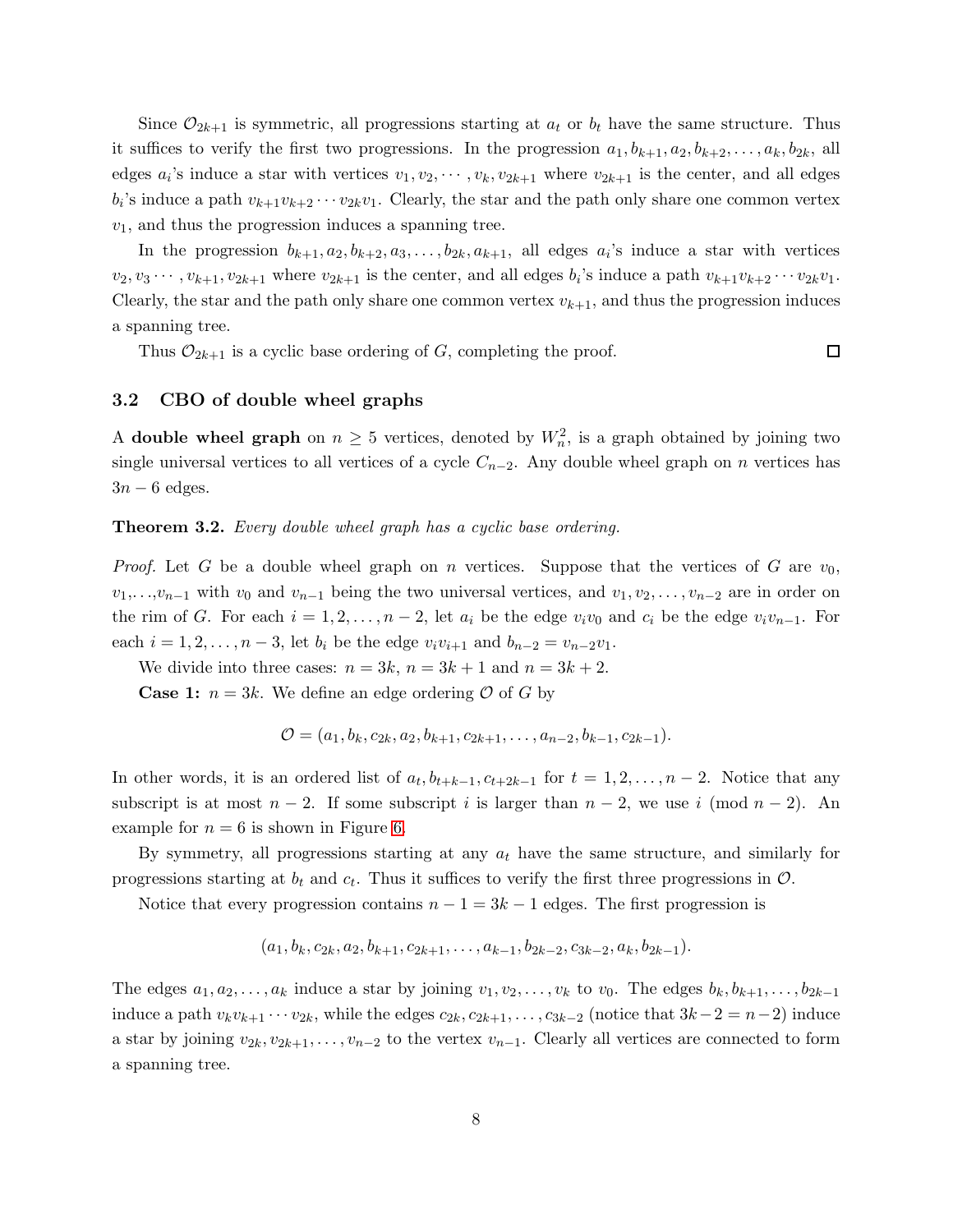

<span id="page-8-0"></span>Figure 6: CBO of  $W_6^2$ 

The second progression is

$$
(b_k, c_{2k}, a_2, b_{k+1}, c_{2k+1}, \ldots, a_{k-1}, b_{2k-2}, c_{3k-2}, a_k, b_{2k-1}, c_{3k-1}).
$$

The edges  $a_2, \ldots, a_k$  induce a star by joining  $v_2, \ldots, v_k$  to  $v_0$ , and the edges  $b_k, b_{k+1}, \ldots, b_{2k-1}$ induce a path  $v_kv_{k+1}\cdots v_{2k}$ . The edges  $c_{2k}, c_{2k+1}, \ldots, c_{3k-2}, c_{3k-1}$  (notice that  $3k-2=n-2$ and  $3k - 1 = n - 1 > n - 2$ ; thus  $c_{3k-2}$  is  $c_{n-2}$  and  $c_{3k-1}$  is actually  $c_1$ ) induce a star by joining  $v_{2k}, v_{2k+1}, \ldots, v_{n-2}$  and  $v_1$  to the vertex  $v_{n-1}$ . Clearly all vertices are connected to form a spanning tree.

The third progression is

$$
(c_{2k}, a_2, b_{k+1}, c_{2k+1}, \ldots, a_{k-1}, b_{2k-2}, c_{3k-2}, a_k, b_{2k-1}, c_{3k-1}, a_{k+1}).
$$

The edges  $a_2, \ldots, a_k, a_{k+1}$  induce a star by joining  $v_2, \ldots, v_k, v_{k+1}$  to the vertex  $v_0$ , and the edges  $b_{k+1}, \ldots, b_{2k-1}$  induce a path  $v_{k+1} \cdots v_{2k}$ . The edges  $c_{2k}, c_{2k+1}, \ldots, c_{3k-2}, c_{3k-1}$  (notice that  $3k-2=$  $n-2$  and  $3k-1=n-1>n-2$ ; thus  $c_{3k-2}$  is  $c_{n-2}$  and  $c_{3k-1}$  is actually  $c_1$ ) induce a star by joining  $v_{2k}, v_{2k+1}, \ldots, v_{n-2}$  and  $v_1$  to the vertex  $v_{n-1}$ . Clearly all vertices are connected to form a spanning tree.

**Case 2:**  $n = 3k + 1$ . We define an edge ordering  $\mathcal{O}$  of G by

$$
\mathcal{O} = (a_1, c_{2k+1}, b_{k+1}, a_2, c_{2k+2}, b_{k+2}, \dots, a_{n-2}, c_{2k}, b_k).
$$

In other words, it is an ordered list of  $a_t, c_{t+2k}, b_{t+k}$  for  $t = 1, 2, \ldots, n-2$ . Notice that any subscript is at most  $n-2$ . If some subscript i is larger than  $n-2$ , we use i (mod  $n-2$ ). An example for  $n = 7$  is shown in Figure [7.](#page-9-0)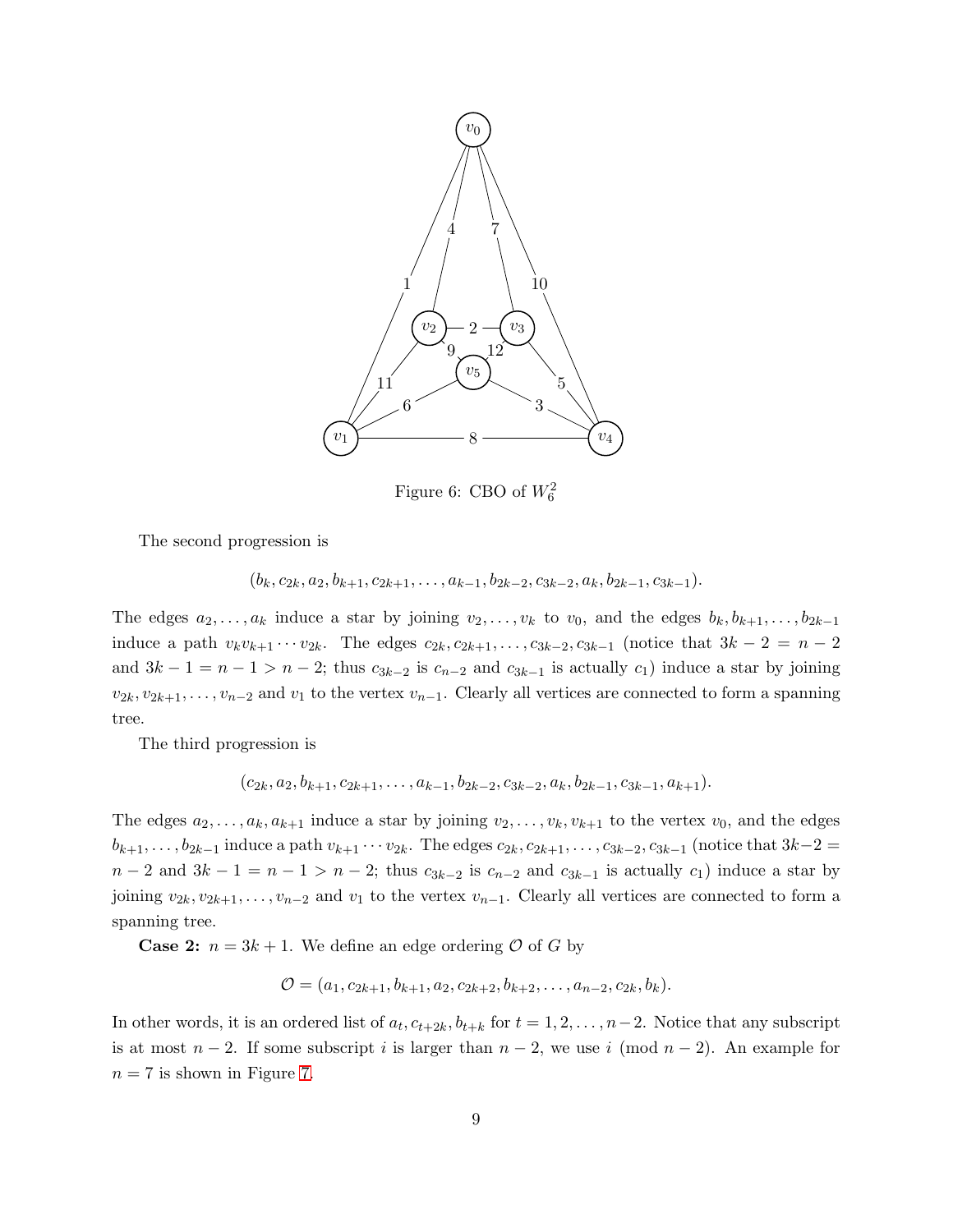

<span id="page-9-0"></span>Figure 7: CBO of  $W_7^2$ 

Every progression contains  $n - 1 = 3k$  edges. The first three progressions are

$$
(a_1, c_{2k+1}, b_{k+1}, a_2, c_{2k+2}, b_{k+2}, \dots, a_k, c_{3k}, b_{2k}),
$$
  

$$
(c_{2k+1}, b_{k+1}, a_2, c_{2k+2}, b_{k+2}, \dots, a_k, c_{3k}, b_{2k}, a_{k+1}),
$$
  

$$
(b_{k+1}, a_2, c_{2k+2}, b_{k+2}, \dots, a_k, c_{3k}, b_{2k}, a_{k+1}, c_{3k+1}).
$$

We can show that each progression induces a spanning tree. It is quite similar as above, and thus we omit the proof.

**Case 3:**  $n = 3k + 2$ . We define an edge ordering O of G in the same way as Case 2, that is

$$
\mathcal{O} = (a_1, c_{2k+1}, b_{k+1}, a_2, c_{2k+2}, b_{k+2}, \dots, a_{n-2}, c_{2k}, b_k).
$$

In other words, it is an ordered list of  $a_t, c_{t+2k}, b_{t+k}$  for  $t = 1, 2, \ldots, n-2$ . Notice that any subscript is at most  $n-2$ . If some subscript i is larger than  $n-2$ , we use i (mod  $n-2$ ). An example for  $n = 8$  is shown in Figure [8.](#page-10-1)

Every progression contains  $n - 1 = 3k + 1$  edges. The first three progressions are

$$
(a_1, c_{2k+1}, b_{k+1}, a_2, c_{2k+2}, b_{k+2}, \dots, a_k, c_{3k}, b_{2k}, a_{k+1}),
$$
  

$$
(c_{2k+1}, b_{k+1}, a_2, c_{2k+2}, b_{k+2}, \dots, a_k, c_{3k}, b_{2k}, a_{k+1}, c_{3k+1}),
$$
  

$$
(b_{k+1}, a_2, c_{2k+2}, b_{k+2}, \dots, a_k, c_{3k}, b_{2k}, a_{k+1}, c_{3k+1}, b_{2k+1}).
$$

Each progression induces a spanning tree. The proof is again similar to the above, and thus is omitted.

Therefore  $\mathcal O$  is a cyclic base ordering of  $G$ .

 $\Box$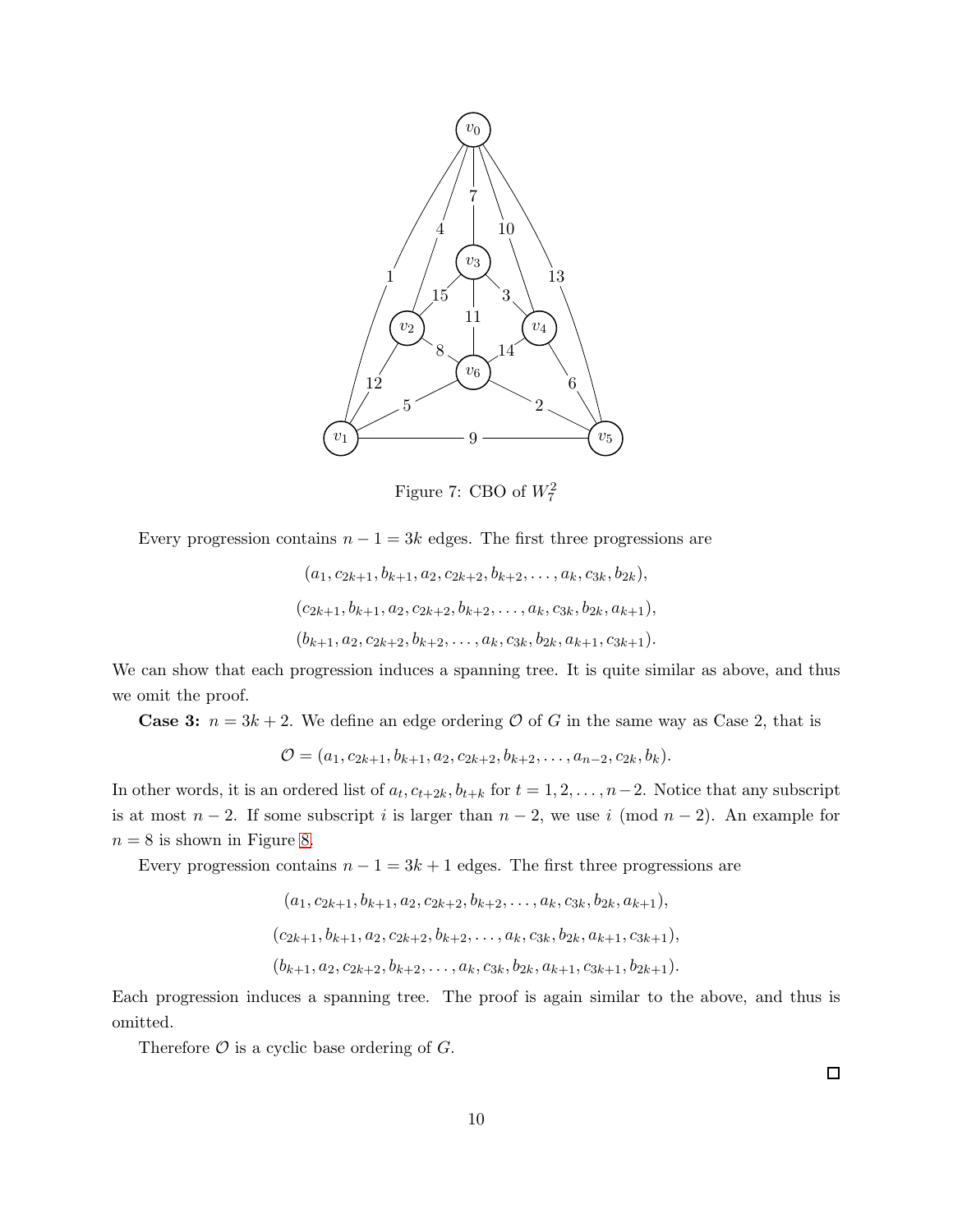

<span id="page-10-1"></span>Figure 8: CBO of  $W_8^2$ 

# <span id="page-10-0"></span>4 Fan and broken fan graphs

A fan graph on n vertices, denoted by  $F_n$ , is a graph obtained by joining a single universal vertex to all vertices of a path  $P_{n-1}$ . Each edge incident to the universal vertex is called a **spoke**. Because any fan graph  $F_n$  is a 2-tree,  $F_n$  has a cyclic base ordering from Theorem [1.1.](#page-2-2)

A broken fan graph is a graph obtained from a fan graph by removing some inner spokes. A general broken fan graph may not be uniformly dense, and thus may not have a CBO. We can define the following "uniformly" broken fan graphs. Let  $F_n(t)$  denote the broken fan graph on n vertices such that the spokes are uniformly distributed every t vertices. A broken fan graph  $F_8(2)$ is shown in Figure [9.](#page-10-2) Suppose there are r spokes in  $F_n(t)$ . Then  $n = (r-1)t + 2$  and  $F_n(t)$  has  $(r-1)t + r$  edges.



<span id="page-10-2"></span>Figure 9: A broken fan graph  $F_8(2)$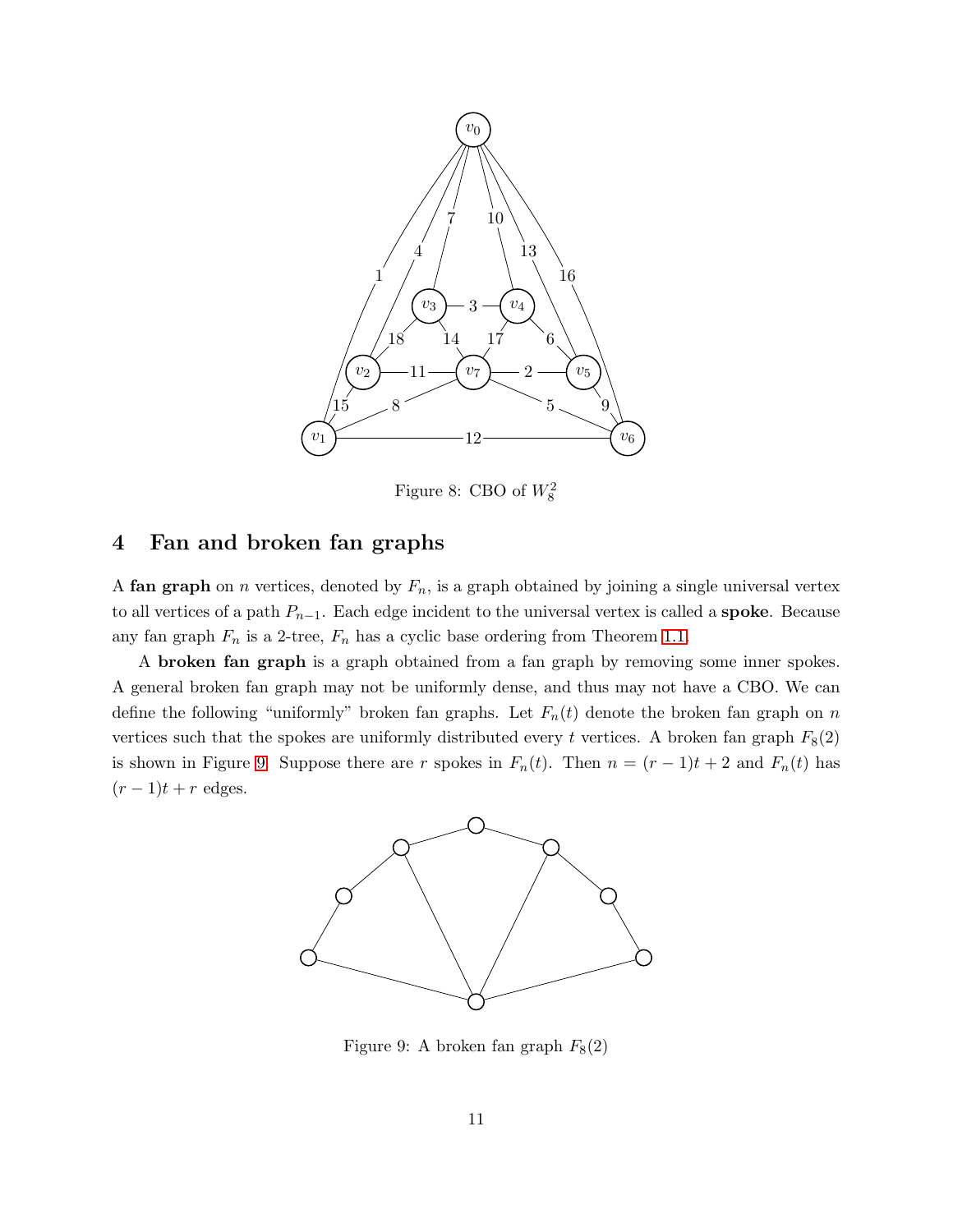We will show that  $F_n(t)$  has a CBO. We first deal with the case of  $t = 2$ , and then generalize the idea to any  $t \geq 2$ .

<span id="page-11-1"></span>**Theorem 4.1.**  $F_n(2)$  has a cyclic base ordering.



<span id="page-11-0"></span>Figure 10: Induction for  $F_n(2)$ 

*Proof.* Clearly  $n = 2r$ , where r is the number of spokes. We will prove this by induction on r. Our inductive hypothesis is for all smaller r,  $F_n(2)$  where  $n = 2r$  has a cyclic base ordering. Our base case is when  $r = 2$ , which is  $C_4$  (a cycle on 4 vertices). Let G be the  $F_n(2)$  where  $n = 2r$ . Then G has  $3r-2$  edges. Suppose the universal vertex is  $v_1$  and other vertices are  $v_2, v_3, \ldots, v_n$  on a path  $P_{n-1}$ .

As shown in Figure [10,](#page-11-0) let  $e_1 = v_4v_1$ ,  $e_2 = v_1v_2$ ,  $e_3 = v_2v_3$ ,  $e_4 = v_3v_4$ . Let  $G'$  be  $G - v_2 - v_3$ , which is a  $F_n(2)$  where  $n = 2(r - 1)$ . By our inductive hypothesis, G' has a cyclic base ordering, denoted by  $\mathcal{O}'$ . Without loss of generality, let  $\mathcal{O}'(e_1) = 1$ . We define an edge ordering  $\mathcal O$  of G as the following:

$$
\mathcal{O}(e) = \begin{cases}\n1 & \text{if } e = e_1 \\
2 & \text{if } e = e_2 \\
\mathcal{O}'(e) + 1 & \text{if } e \in G' \text{ and } 2 \le \mathcal{O}'(e) \le r - 1 \\
r + 1 & \text{if } e = e_3 \\
\mathcal{O}'(e) + 2 & \text{if } e \in G' \text{ and } r \le \mathcal{O}'(e) \le 2r - 3 \\
2r & \text{if } e = e_4 \\
\mathcal{O}'(e) + 3 & \text{if } e \in G' \text{ and } 2r - 2 \le \mathcal{O}'(e) \le 3r - 5.\n\end{cases}
$$

It can be seen that every progression that contains exactly two of the newly added edges in  ${e_2, e_3, e_4}$  forms a spanning tree. The only progression that does not have exactly two of the newly added edges is  $(e_2, \mathcal{O}^{-1}(3), \mathcal{O}^{-1}(4), \ldots, e_3, \mathcal{O}^{-1}(r+2), \mathcal{O}^{-1}(r+3), \ldots, e_4)$ , which contains all three edges from  $\{e_2, e_3, e_4\}$ . If this progression contains a cycle, then it must contains all of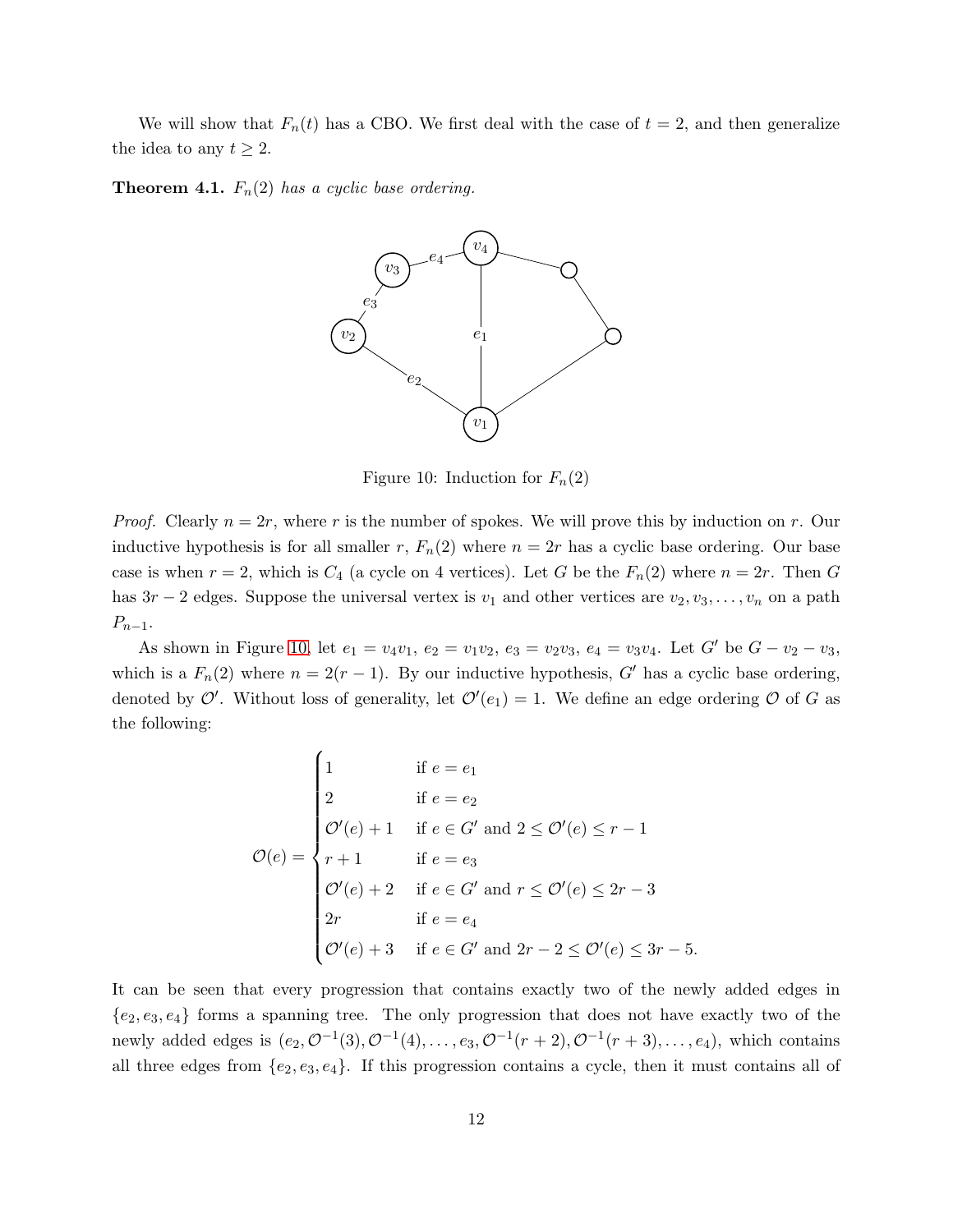$e_2, e_3, e_4$ . However, replacing  $e_2, e_3, e_4$  by  $e_1$  will result a cycle, violating  $\mathcal{O}'$  is a CBO of  $G'$ . Thus this progression must induce a spanning tree, and so  $\mathcal O$  is a cyclic base ordering of  $G$ .  $\Box$ 

<span id="page-12-0"></span>**Theorem 4.2.**  $F_n(t)$  has a cyclic base ordering.

*Proof.* Clearly  $n = (r - 1)t + 2$  and  $F_n(t)$  has  $(r - 1)t + r$  edges. We use the same notations as Theorem [4.1,](#page-11-1) and let  $e_1 = v_1v_{t+2}, e_2 = v_1v_2$  and  $e_i = v_{i-1}v_i$  for  $i = 3, 4, ..., t+2$ . Here is an example for  $t = 3$ .



Figure 11: Induction for  $F_n(3)$ 

Define the following edge ordering of G from a CBO  $\mathcal{O}'$  of  $G' = G - \{v_2, v_3, \cdots, v_{t+1}\}\,$ , where  ${\cal O}'(e_1)=1$ :

$$
\mathcal{O}(e) = \begin{cases}\n1 & \text{if } e = e_1 \\
2 & \text{if } e = e_2 \\
\mathcal{O}'(e) + 1 & \text{if } e \in G' \text{ and } 2 \le \mathcal{O}'(e) \le r - 1 \\
r + 1 & \text{if } e = e_3 \\
\mathcal{O}'(e) + 2 & \text{if } e \in G' \text{ and } r \le \mathcal{O}'(e) \le 2r - 3 \\
2r & \text{if } e = e_4 \\
\mathcal{O}'(e) + 3 & \text{if } e \in G' \text{ and } 2r - 2 \le \mathcal{O}'(e) \le 3r - 5 \\
\cdots & & & & & & & \\
(r - 1)t + 2 & \text{if } e = e_{t+2} \\
\mathcal{O}'(e) + r & \text{if } e \in G' \text{ and } (r - 2)t + 2 \le \mathcal{O}'(e) \le (r - 2)(t + 1) + 1.\n\end{cases}
$$

If a progression contains exactly t of the newly added edges in  $\{e_2, e_3, \ldots, e_{t+2}\}$ , it forms a spanning tree. The only progression that doesn't have exactly  $t$  of the newly added edges is  $(e_2, \mathcal{O}^{-1}(3), \mathcal{O}^{-1}(4), \ldots, e_{t+2})$ . It is like to replaces  $e_1$  with  $\{e_2, e_3, \ldots, e_{t+2}\}$  in the progression, and so  $\mathcal O$  is a cyclic base ordering of  $G$ .  $\Box$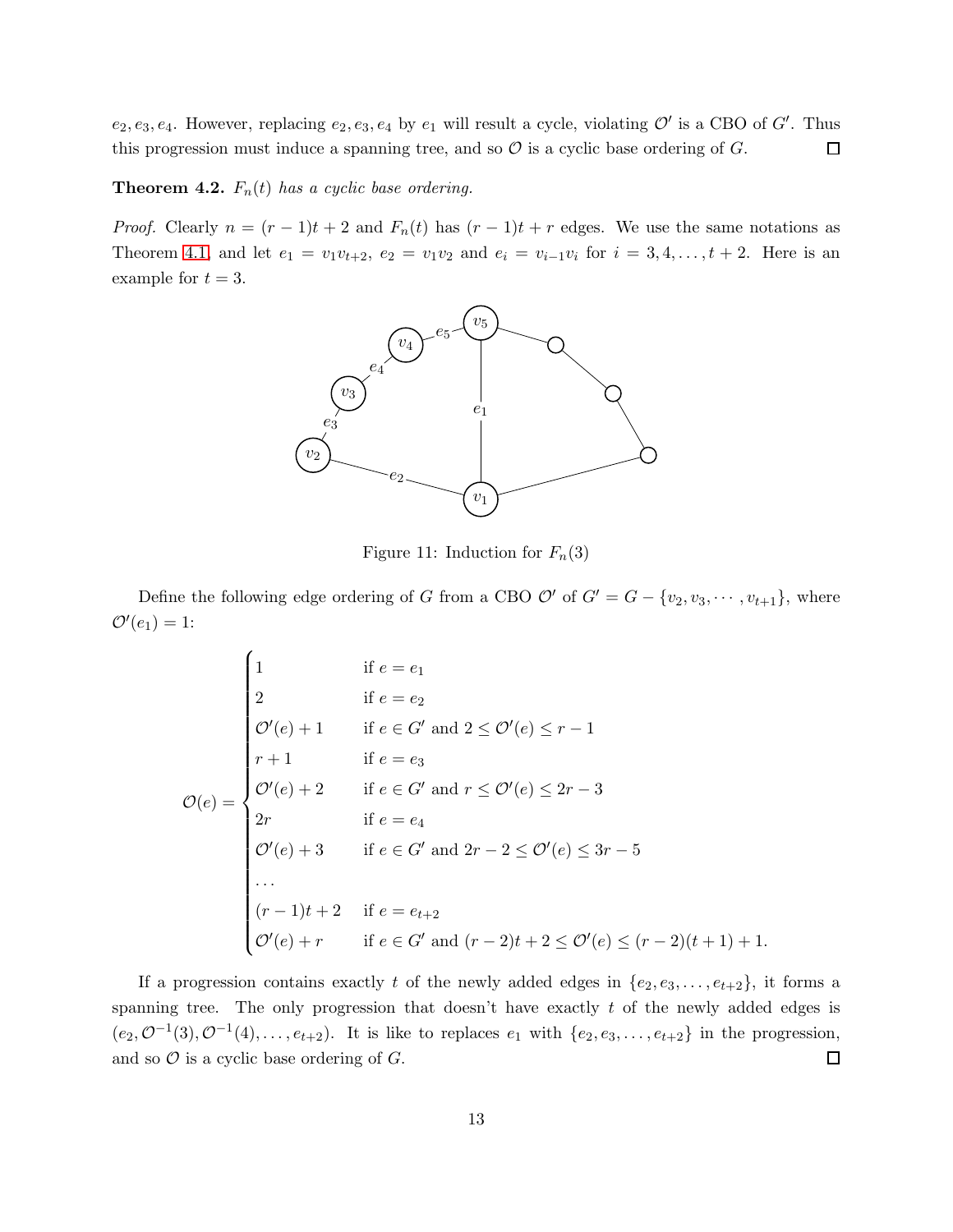## <span id="page-13-0"></span>5 Broken wheel graphs

A **broken wheel graph** on  $n \geq 4$  vertices is a graph obtained from a wheel graph  $W_n$  by removing some of the spokes. In general, broken wheel graphs may not be uniformly dense, and thus may not have a CBO. Here we give a direct proof without using uniformly dense condition.

#### <span id="page-13-1"></span>5.1 General broken wheel graphs

<span id="page-13-2"></span>**Lemma 5.1.** A graph with a cyclic base ordering must have no vertex with degree less than  $\frac{|E|}{|V|-1}$ .

*Proof.* For each vertex in graph  $G$ , there must be at least one edge connected to it in order for the edges to form a spanning tree. Therefore, in a cyclic base ordering, each vertex's edges must have a cyclic spacing of at most  $|V| - 1$ . Because there are a total of  $|E|$  edges, the minimum number of edges a vertex must have to satisfy the required spacing is  $\frac{|E|}{|V|-1}$ .  $\Box$ 

#### Theorem 5.2. If a broken wheel graph has a CBO, then the number of spokes must be at least 2.

*Proof.* Let G be a broken wheel graph with n vertices and r remaining edges. For this graph,  $|V| = n$  and  $|E| = n + r - 1$ . From Lemma [5.1,](#page-13-2) we know that the minimum degree of any vertex must be at least  $\frac{|E|}{|V|-1}$  to have a cyclic base ordering. In this case, the minimum degree of any vertex must be at least  $\frac{n+r-1}{n-1}$ . We can determine the minimum amount of inside edges required with  $r \geq \frac{n+r-1}{n-1}$  $\frac{+r-1}{n-1}$ , or  $r \geq \frac{n-1}{n-2}$  $\frac{n-1}{n-2}$ . Since  $\frac{n-1}{n-2}$  asymptotically approaches 1 but never reaches it, in order for a broken wheel graph to have a cyclic base ordering,  $r > 1$ .  $\Box$ 

<span id="page-13-3"></span>Theorem 5.3. If a broken wheel graph G has a CBO, then the smallest cycle of G must have at least  $\frac{n-1}{r}+1$  vertices.

Proof. When a cycle exists in a graph that has a cyclic base ordering, the edges in the cycle must not all be within  $n - 1$  edges of each other cyclically. Because the optimal way to space edges out cyclically is by evenly distributing them, we can determine if this optimal spacing of edges is within  $n-1$  edges of each other. We let s be the number of vertices in the smallest cycle in the graph. The spacing between each edge in a cycle of size s is  $\frac{n+r-1}{s}$ , and since we can have at most s – 1 vertices in the spanning tree at any time, the largest spanning tree a cycle with s−1 vertices can be in is  $\frac{s-1}{s}(n+r-1)$ . Therefore,  $n-1 \leq \frac{s-1}{s}(n+r-1)$ , which can be rearranged to  $s \geq \frac{n-1}{r}+1$ .

For example, a broken wheel graph with  $n = 11, r = 3, s = 4$  (Figure [12\)](#page-14-1) cannot have a cyclic base ordering due to Theorem [5.3.](#page-13-3)

However, we can show that some families of broken wheel graphs have CBOs in the next two subsections.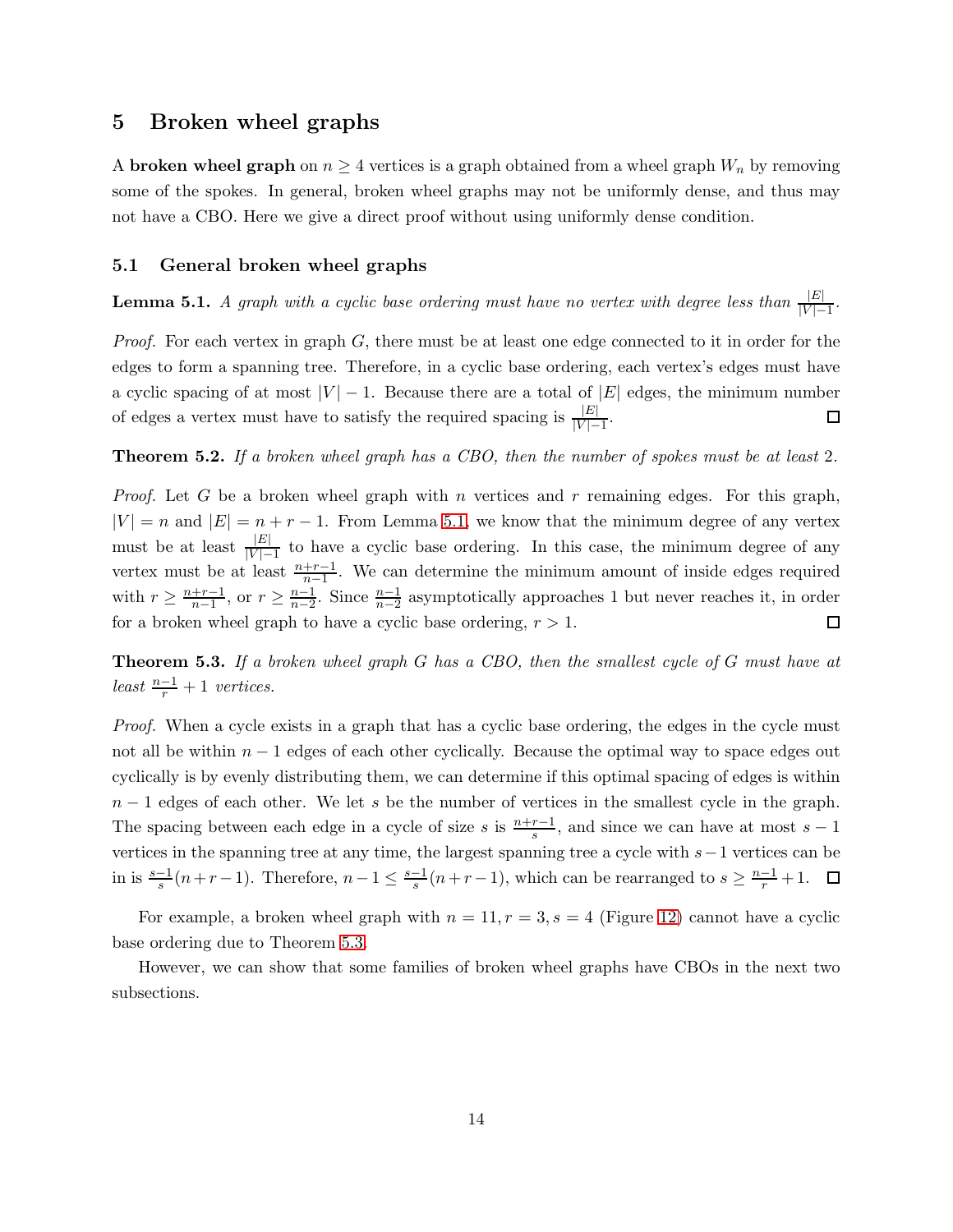

<span id="page-14-1"></span>Figure 12: Broken Wheel with  $n = 11, r = 3, s = 4$ 

#### <span id="page-14-0"></span>5.2 Broken wheel graphs missing one spoke

We consider a specific type of broken wheel graphs with exactly one spoke is removed. We will provide an explicit construction to show that such a graph has a CBO.

Theorem 5.4. Any broken wheel graph missing exactly one spoke has a CBO.

*Proof.* Suppose that the universal vertex is  $v_0$  and other vertices are  $v_1, v_2, \ldots, v_{n-1}$  in the order on the rim. Without loss of generality, we may assume that the spoke  $v_0v_1$  is removed.

For an even n, i.e.,  $n = 2k + 2$  for some positive integer k, we define an ordering  $\mathcal{O}_{2k+2}$  $(v_1v_2, v_0v_2, v_{k+2}v_{k+3}, v_0v_3, v_{k+3}v_{k+4}, \ldots, v_0v_{k+1}, v_{2k+1}v_1, v_0v_{k+2}, v_2v_3, v_0v_{k+3}, v_3v_4, \ldots, v_0v_{2k+1}, v_{k+1}v_{k+2}).$ Here is an illustration for  $n = 2k + 2 = 8$  in Figure [13.](#page-14-2)



<span id="page-14-2"></span>Figure 13: CBO of a broken wheel graph on 8 vertices missing 1 spoke

Suppose there are two sets of edges, a and b. For  $i = 1, 2, ..., n$ , the edge  $a_i$  joins  $v_i$  to  $v_{i+1}$ , and  $v_n = v_1$  for the sake of this definition. For  $i = 1, 2, ..., n-2$ , the edge  $b_i$  joins  $v_0$  and  $v_{i+1}$ .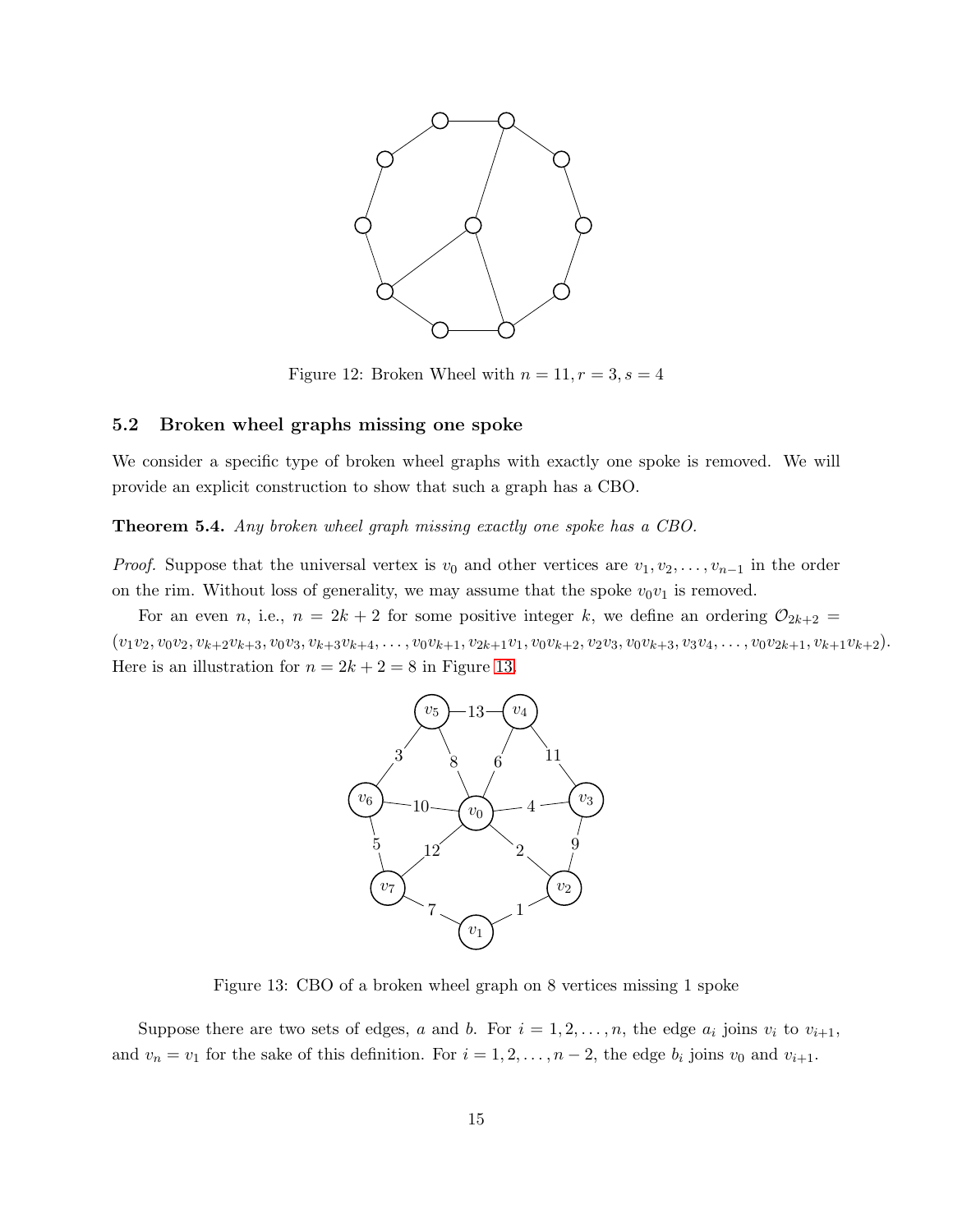Then, in general, the proposed CBO starts with  $a_1, b_1$ , and then the pattern that follows, or the first half of the CBO, is  $a_{\frac{n}{2}+1}$ ,  $b_2$ ,  $a_{\frac{n}{2}+2}$ ,  $b_3$ , ...,  $a_{n-2}$ ,  $b_{\frac{n}{2}-1}$ ,  $a_{n-1}$ . The second half immediately follows, and has the pattern  $b_n, a_2, b_{\frac{n}{2}+1}, a_3, \ldots, b_{\frac{n}{2}}, a_{\frac{n}{2}}$ .

We will do casework on which edge is the first edge and prove that there is always a cycle in every cyclically consecutive  $n-1$  edges.

If the first edge is  $a_i$  for some  $i, 1 < i \leq \frac{n}{2}$  $\frac{\pi}{2}$ , then the sequence of edges is

 $a_i, b_{\frac{n}{2}+i-1}, a_{i+1}, b_{\frac{n}{2}+i}, \ldots, a_{\frac{n}{2}-1}, b_{n-2}, a_{\frac{n}{2}}a_1, b_1$ , and then  $a_{\frac{n}{2}+1}, b_2, a_{\frac{n}{2}+2}, b_3, \ldots, a_{\frac{n}{2}+i-2}, b_{i-1}$ . The first and second halves of the a edges connects vertices from  $v_i$  to  $v_{\frac{n}{2}+i-1}$  (a connected component), as well as  $v_1$  to  $v_2$ .

The two halves of b edges connects all the vertices from  $v_2$  to  $v_i$  to  $v_0$  and all the vertices from  $v_{\frac{n}{2}+i}$  to  $v_{n-1}$  (making all these vertices in a connected component).

Thus, the two connected components from the  $a$  and  $b$  edges are joined at  $v_i$ , connecting all the edges from  $v_2$  to  $v_{n-1}$  in a single component, and finally,  $v_1$  is connected to  $v_2$ , making a spanning tree.

To get the corresponding sequences starting with a b edge, we can shift it so that  $b_{\frac{n}{2}+i-1}$  is the first edge. Then, the extra edge at the end would be  $a_{\frac{n}{2}+i-1}$ . The b edges still connect all the vertices from  $v_2$  to  $v_i$  to  $v_0$  and all the vertices from  $v_{\frac{n}{2}+i}$  to  $v_{n-1}$ . However, the a edges now no longer connect  $v_i$  among them but instead connect  $v_{\frac{n}{2}+i}$ .  $v_{\frac{n}{2}+i}$  then becomes the new joining point for the cycles, so a spanning tree is still formed.

Similarly, if the first edge is  $a_{\frac{n}{2}+i}$ , where  $1 \leq i < \frac{n}{2}$  $\frac{\pi}{2}$ , the edge sequence would be

 $a_{\frac{n}{2}+i}, b_{i+1}, a_{\frac{n}{2}+i+1}, b_{i+2}, \ldots, a_{n-1}, b_{\frac{n}{2}},$  and then  $a_2, b_{\frac{n}{2}+1}, a_3, b_{\frac{n}{2}+2}, \ldots, a_i, b_{\frac{n}{2}+i-1}, a_{i+1}.$ 

Then, from the a set of edges, all the edges from  $v_{\frac{n}{2}+i}$  to  $v_n$  (or just  $v_1$ ) would be in a connected component, and the vertices from  $v_2$  to  $v_{i+2}$  would be in another connected component.

From the b set of edges, all vertices from  $v_{i+2}$  to  $v_{\frac{n}{2}+i}$  would be in a connected component (along with  $v_0$ ). The three components together contain all the vertices, and they are joined together by the common vertices  $v_{i+2}$  and  $v_{\frac{n}{2}+i}$ , so a spanning tree is formed.

To get the corresponding sequences starting with a b edge, we can shift it so that  $b_{i+1}$  is the first edge. Then, the new edge at the end would be  $b_{\frac{n}{2}+i}$ . Since  $a_{\frac{n}{2}+i}$  is gone,  $v_{\frac{n}{2}+i}$  would no longer be connected by the a edges, so it is no longer a joining point for the separate components. However, the addition of  $b_{\frac{n}{2}+i}$  connects  $v_{\frac{n}{2}+i+1}$  to the b edge connected component, so  $v_{\frac{n}{2}+i+1}$  becomes the new joining point and a spanning tree is still formed.

If the first edge is  $a_1$ , then the sequence is  $a_1, b_1, a_2^n + 1, b_2, a_2^n + 2, b_3, \ldots, b_{\frac{n}{2}-1}, a_{n-1}$ . The a edges connect the vertices from  $v_{\frac{n}{2}+1}$  to  $v_n$  (or just  $v_1$ ) and  $v_1$  to  $v_2$ , and the b edges connect all the vertices from  $v_2$  to  $v_{\frac{n}{2}}$  to  $v_0$ , so together a spanning tree is still formed.

For an odd n, i.e.,  $n = 2k + 1$  for some positive integer  $k \geq 2$ , we define an ordering  $\mathcal{O}_{2k+1} =$  $(a_{n+1})$  $\frac{1}{2}, b_1, a_{\frac{n+3}{2}}, b_2, \ldots, a_{n-1}, b_{\frac{n-1}{2}}$  $, b_{n+1}$  $\frac{1}{2}, a_2, b_{\frac{n+3}{2}}, a_3, \ldots, b_{n-2}, a_{\frac{n-1}{2}}, a_1$ , where the definitions of  $a_i$  and  $b_i$  is the same as above.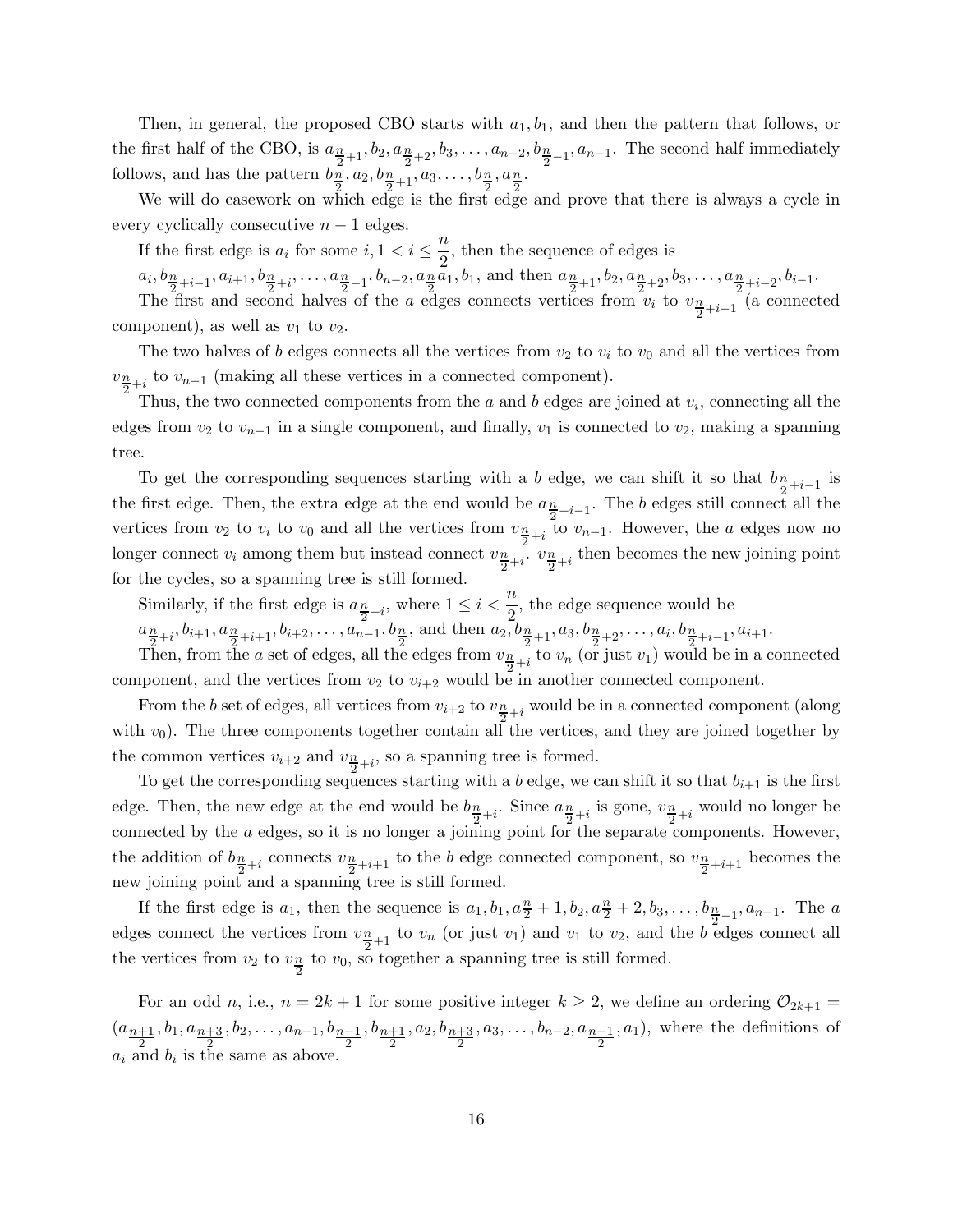Similar to the even *n* case, the CBO has 2 "halves", the first half ending at  $b_{n-1}$ 2 , and the second ending at  $a_{n-1}$  with  $a_1$  being the last extra edge.

2 The first case is when the cyclic edges starts from  $a_{n+1}$  $\frac{+1}{2}+k$ , where 0 ≤  $k < \frac{n-1}{2}$ . In this case, the edges would be  $(a_{n+1})$  $\frac{+1}{2}$ +k<sup>, b</sup>k+1,  $a_{\frac{n+1}{2}+k+1}$ ,  $b_{k+2}$ , ...  $a_{n-1}$ ,  $b_{\frac{n-1}{2}}$  $, b_{n+1}$  $\frac{1}{2}, a_2, b_{\frac{n+3}{2}}, a_3, \ldots, b_{\frac{n-1}{2}+k}, a_{k+1})$ 

The *a* edges join  $v_2, v_3, \ldots, v_{k+2}$  as well as  $v_{\frac{n+1}{2}+k}, v_{\frac{n+1}{2}}$  $\frac{+1}{2}$ +k+1</sub>,...,  $v_{n-1}$ ,  $v_n$  ( $v_n$  is just  $v_1$  here) in 2 connected components, while the *b* edges join  $v_{k+2}, v_{k+3}, \ldots v_{\frac{n+1}{2}}$ and  $v_{\frac{n+1}{2}}$  $\frac{+1}{2}+1$ ,  $\frac{v_{n+1}}{2}$  $\frac{+1}{2}$ +2<sup>, ...</sup>  $\frac{v_{n+1}}{2}$  $\frac{+1}{2} + k$ (all in a single component connected to  $v_0$ ).  $v_{\frac{n+1}{2}+k}$  and  $v_{k+2}$  act as the 2 joining points for the 3 connected components.

The corresponding sequences of cyclic edges starting from a b edge would exclude  $a_{\frac{n+1}{2}+k}$ but include  $b_{\frac{n+1}{2}+k}$ . All this would do would be to change the 2  $v_{\frac{n+1}{2}+k}$  vertices at the end of the 2nd two connected components to  $v_{n+1}$ ,  $v_{n+1}$ , making  $v_{n+1}$ ,  $v_{n+1}$ , then  $\frac{+1}{2}+k+1$ , making  $v_{\frac{n+1}{2}}$  $\frac{+1}{2}$ +k+1 the new joining point for the components instead of  $v_{n+1}$  $\frac{+1}{2}+k$ . This means that a spanning tree is still formed.

Another possible starting point is at  $b_{n+1}$  $\frac{+1}{2}+k$ , where 0 ≤  $k < \frac{n-3}{2}$ . In this case, the cyclic edges  $b_{n+1}$  $\frac{1}{2} + k$ ,  $a_{k+2}, b_{\frac{n+1}{2}+k+1}, a_{k+3}, \ldots, b_{n-2}, a_{\frac{n-1}{2}}, a_1, a_{\frac{n+1}{2}}, b_1, a_{\frac{n+1}{2}+1}, b_2, \ldots, a_{\frac{n-1}{2}+k}, b_k, a_{\frac{n+1}{2}}$  $\frac{+1}{2} + k$ 

The a edges join  $v_{k+2}, v_{k+3}, \ldots, v_{\frac{n+1}{2}+k+1}$  as well as  $v_1$  to  $v_2$ , and the b edges join  $v_{\frac{n+1}{2}+k+1}$ ,  $v_{n+1}$  $\frac{+1}{2}+k+2$ ,  $\ldots$ ,  $v_{n-1}$  as well as  $v_2, v_3, \ldots, v_k, v_{k+1}$  (all joined to  $v_0$ ). This covers all the vertices in the graph, so a spanning tree is formed once again.

The corresponding cyclically consecutive vertices which start from a instead are shifted over by 1 - they start from  $a_{k+2}$  instead. In this case,  $v_{n+1}$  is no longer the "joiner" since the b edges do not contain it, but  $b_{k+1}$  is the extra edge added, so  $v_{k+2}$  is now joined by the b edges, making  $v_{k+2}$  the new "joiner", so a CBO is once again formed.  $\Box$ 

### <span id="page-16-0"></span>5.3 Broken wheel graphs  $W(n,r)$

Suppose that the universal vertex is  $v_0$  and vertices on the rim are  $v_1, v_2, \ldots, v_{n-1}$ . For  $n-1 \ge r \ge 2$ , let  $W(n,r)$  be a broken wheel graph on n vertices and r spokes such that the r spokes are  $v_0v_k$ , where  $k = \lfloor (n-1)i/r \rfloor + 1$  for all integers  $0 \leq i < r$ . In other words, the spokes in  $W(n,r)$  are uniformly distributed as much as possible. It has been proved in [\[1\]](#page-23-2) that  $W(n, r)$  is uniformly dense for  $n-1 \geq r \geq 2$ .

The broken wheel graphs missing one spoke we discussed in the last subsection actually is  $W(n, n - 2)$ . We can generalize it and prove the following theorem.

#### **Theorem 5.5.** For  $n-1 \ge r \ge 2$  and  $n = rt + 2$ ,  $W(n,r)$  has a cyclic base ordering.

*Proof.* Let G be the graph  $W(n,r)$  where  $n-1 \geq r \geq 2$  and  $n = rt + 2$ . It can be seen that there are  $r - 1$  pairs of spokes with a gap of t edges and  $t - 1$  vertices in between them. Additionally, there is one pair of spokes with a gap of  $t + 1$  edges and t vertices. We denote the t vertices as  $S = (v_1, v_2, \dots, v_t)$ . Let G' be  $G - S$ . G' is the graph  $F_{n-t}(t)$ , and because  $n - t = (r - 1)t + 2$ ,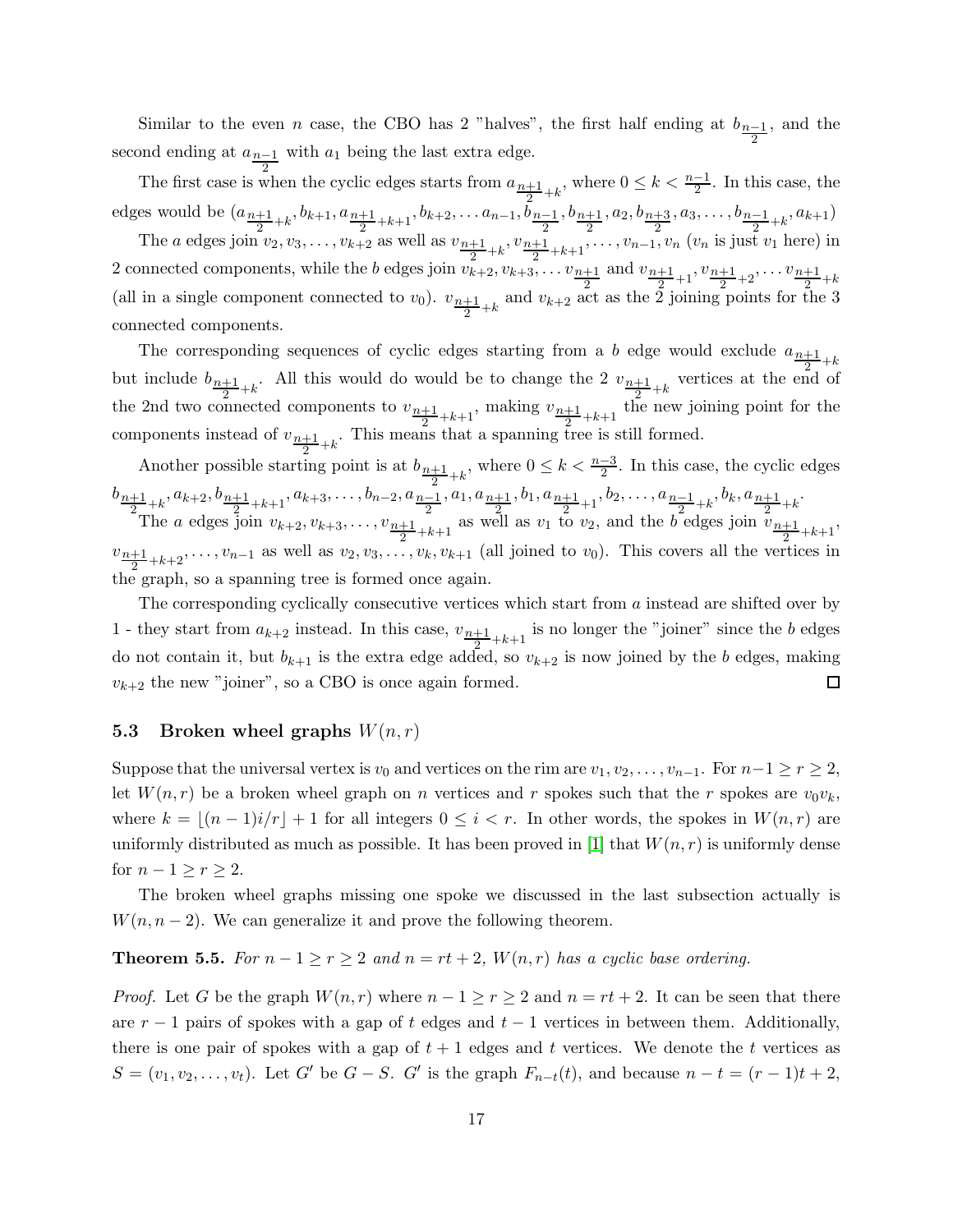by Theorem [4.2,](#page-12-0) G' has a cyclic base ordering which we call  $\mathcal{O}'$ . Let x and y be the two vertices with degree 2 incident to the universal vertex in  $G'$ . In other words, they are the outside edges of the rim in  $G'$ . Let H be the unique direct path from x to y in the spanning tree of  $G'$  formed by edges  $(\mathcal{O}^{\prime-1}(1), \mathcal{O}^{\prime-1}(2), \ldots, \mathcal{O}^{\prime-1}(n-2))$ . Let p be the edge with the smallest  $\mathcal{O}'(p)$  value in H. In other words,  $p = \mathcal{O}^{(-1)}(\min_{x \in H} \mathcal{O}'(x))$ . It is easy to see that when edge p is removed, vertices x and y will be in different components. Without loss of generality, let  $\mathcal{O}'(p) = 1$ . Let the cyclic base ordering of  $G$  be the following:

$$
\mathcal{O}(e) = \begin{cases}\n1 & \text{if } e = p \\
2 & \text{if } e = v_1 x \\
\mathcal{O}'(e) + 1 & \text{if } e \in G' \text{ and } 2 \le \mathcal{O}'(e) \le r \\
r + 2 & \text{if } e = v_1 v_2 \\
\mathcal{O}'(e) + 2 & \text{if } e \in G' \text{ and } r + 1 \le \mathcal{O}'(e) \le 2r - 1 \\
\cdots & \cdots & \cdots \\
rt + 2 & \text{if } e = v_t y \\
\mathcal{O}'(e) + r + 1 & \text{if } e \in G' \text{ and } (r - 1)t + 2 \le \mathcal{O}'(e) \le (r - 1)(t + 1) + 1\n\end{cases}
$$
\n(1)



Figure 14:  $W(8, 3)$ 

 $\Box$ 

## <span id="page-17-0"></span>6 Prism graphs

A **prism graph**  $Y_n$  is a graph that has a *n*-gonal prism as its skeleton. Clearly  $Y_n$  has 2*n* vertices and 3n edges. Equivalently, a prism graph  $Y_n$  can be constructed as the Cartesian product of the cycle  $C_n$  and a single edge  $K_2$ . Some cyclic base orderings of  $Y_3$  and  $Y_5$  are shown in Figure [15.](#page-18-0)

**Theorem 6.1.** If  $n = 3m + 2$  for some positive integer m, then  $Y_n$  has a CBO.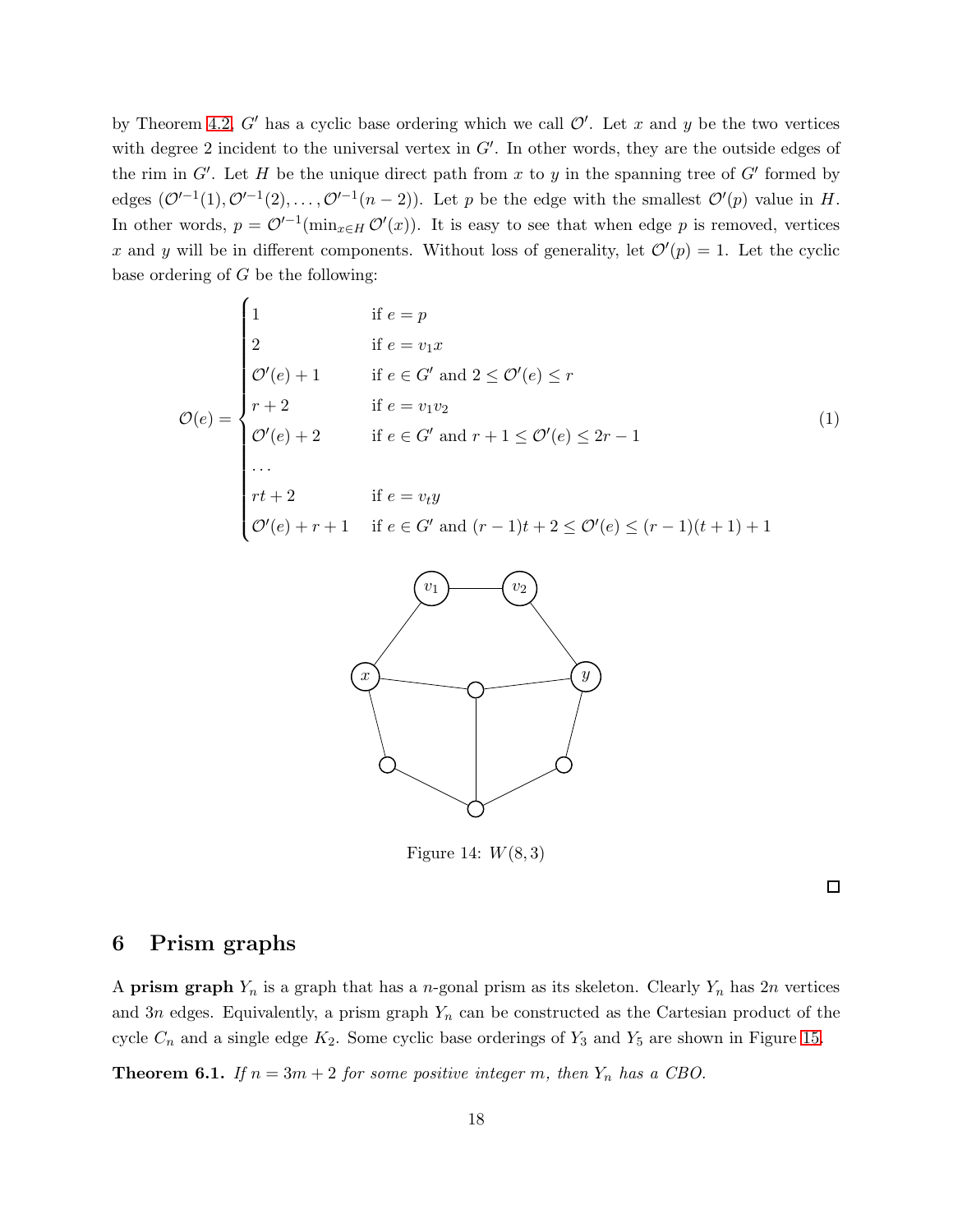

<span id="page-18-0"></span>Figure 15:  $Y_3$  and  $Y_5$ 

*Proof.* Any prism graph  $Y_n$  has an outer cycle  $C_n$ , an inner cycle  $C_n$ , and edges between the outer cycle and the inner cycle. Suppose that the vertices of the outer cycles are  $v_1, v_2, \ldots, v_n$ , while the vertices of the inner cycles are  $u_1, u_2, \ldots, u_n$ .

Now, define 3 sets of edges, a, b, c. For every integer i such that  $1 \leq i \leq n$ , define  $a_i$  to be the edge  $v_i v_{i+1}$ ,  $b_i$  as the edge  $v_i u_i$ , and  $c_i$  as the edge  $u_i u_{i+1}$ . When the subscript  $k > n$  or  $k \leq 0$ ,  $v_k, a_k, b_k, c_k$  are the same as  $v_r, a_r, b_r, c_r$  respectively, where r is the (unique) integer such that  $1 \le r \le n$  and  $r \equiv k \pmod{n}$ .

Define an edge ordering  $\mathcal O$  of  $Y_n$  by

$$
\mathcal{O} = (a_1, b_3, c_3, a_4, b_6, c_6, a_7, b_9, c_9, \ldots, a_{3n-2}, b_{3n}, c_{3n}).
$$

This ordering can be considered as a list of n ordered triples  $(a_{3i+1}, b_{3i+3}, c_{3i+3})$  for  $i = 0, 1, \ldots, n-1$ . Here is an example for  $Y_8$  in Figure [16.](#page-19-0)

We will show that  $\mathcal O$  is a CBO of  $Y_n$ . By symmetry, any progression starting with some  $a_{3i+1}$ will always have the same structure. Similarly for any progression starting with some  $b_{3i+3}$  or  $c_{3i+3}$ ). Thus it suffices to verify the first three progressions. Notice that  $n = 3m + 2$  and  $Y_n$  has 2n vertices. Each progression has  $2n - 1 = 6m + 3$  edges.

The first progression is  $(a_1, b_3, c_3, a_4, b_6, c_6, a_7, b_9, c_9, \ldots, a_{6m+1}, b_{6m+3}, c_{6m+3})$ . All the *a*-edges in this progression are  $a_1, a_4, \ldots, a_{3m-2}, a_{3m+1}, a_{3m+4}, \ldots, a_{6m+1}$ . If the subscript k is greater than  $3m + 2$ , then the subscript is actually  $k - (3m + 2)$ . Thus the a-edges in this progression actually are  $a_1, a_4, \ldots, a_{3m-2}, a_{3m+1}, a_2, a_5, \ldots, a_{3m-1}$ . In other words, the a-edges induce  $m+1$  short paths  $v_1v_2v_3, v_4v_5v_6, \ldots, v_{3m-2}v_{3m-1}v_{3m}$  and  $v_{3m+1}v_{3m+2}$ .

All the c-edges in this progression are  $c_3, c_6, \ldots, c_{3m}, c_{3m+3}, \ldots, c_{6m+3}$ . If the subscript k is greater than  $3m+2$ , then the subscript is actually  $k-(3m+2)$ . Thus the c-edges in this progression actually are  $c_3, c_6, \ldots, c_{3m}, c_1, c_4, c_7, \ldots, c_{3m+1}$ . In other words, the c-edges also induce  $m+1$  short paths, they are  $u_1u_2$ ,  $u_3u_4u_5$ ,  $u_6u_7u_8$ , ...,  $u_{3m}u_{3m+1}u_{3m+2}$ .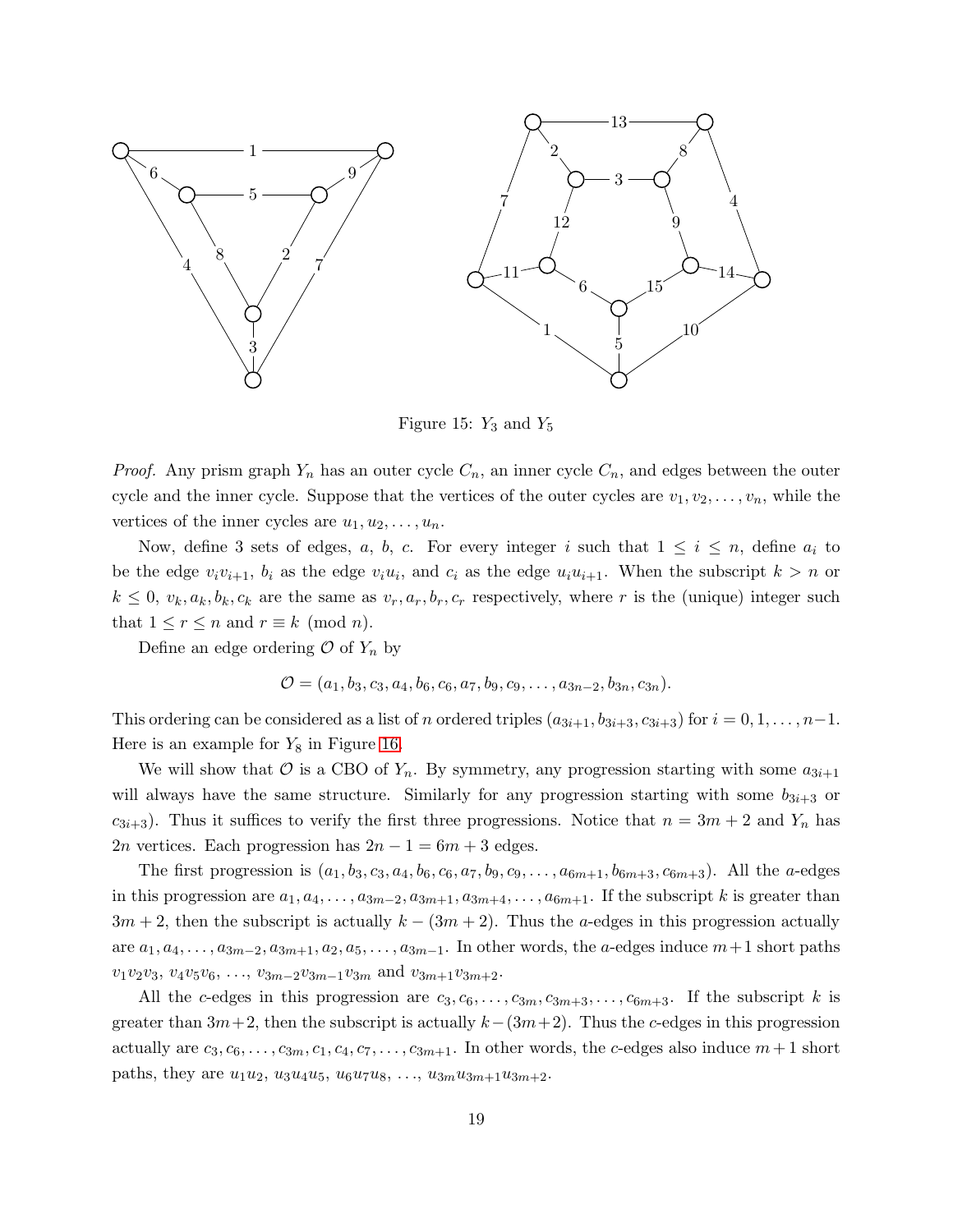

<span id="page-19-0"></span>Figure 16: CBO of  $Y_8$ 

All the b-edges in this progression are  $b_3, b_6, \ldots, b_{3m}, b_{3m+3}, \ldots, b_{6m+3}$ . If the subscript k is greater than  $3m+2$ , then the subscript is actually  $k-(3m+2)$ . Thus the b-edges in this progression actually are  $b_3, b_6, \ldots, b_{3m}, b_1, b_4, b_7, \ldots, b_{3m+1}$ . It is not hard to see that each  $b_{3i}$  connects the path  $v_{3i-2}v_{3i-1}v_{3i}$  and the path  $u_{3i}u_{3i+1}u_{3i+2}$  for  $i = 1, 2, ..., m$ . Each  $b_{3i+1}$  connects the path  $v_{3i+1}v_{3i+2}v_{3i+3}$  and the path  $u_{3i}u_{3i+1}u_{3i+2}$  for  $i = 1, 2, ..., m-1$ , and  $b_1$  connects the path  $v_1v_2v_3$ and the edge  $u_1u_2$ , while  $b_{3m+1}$  connects the path  $v_{3m+1}v_{3m+2}$  and the path  $u_{3m}u_{3m+1}u_{3m+2}$ . All vertices are connected by this progression and the progression contains exactly  $2n - 1$  edges, thus it induces a spanning tree.

The second progression is  $(b_3, c_3, a_4, b_6, c_6, a_7, b_9, c_9, \ldots, a_{6m+1}, b_{6m+3}, c_{6m+3}, a_{6m+4})$ . Notice that  $a_{6m+4}$  is actually  $a_{3m+2}$ . It is like to remove  $a_1$  from the first progression and add  $a_{3m+2}$ . Removing  $a_1$  will disconnect  $v_1$  from other  $v_k$ 's but adding  $a_{3m+2}$  will connect  $v_1$  back to  $v_{3m+2}$ . Thus this progression still induces a spanning tree.

The third progression is  $(c_3, a_4, b_6, c_6, a_7, b_9, c_9, \ldots, a_{6m+1}, b_{6m+3}, c_{6m+3}, a_{6m+4}, b_{6m+6})$ . Notice that  $b_{6m+6}$  is actually  $b_2$ . Similarly, it is like to remove  $b_3$  from the second progression and add  $b_2$ . It is not hard to verify this progression still induces a spanning tree.

Therefore  $\mathcal O$  is a CBO of  $Y_n$ .

 $\Box$ 

Here is an example for  $Y_{11}$ .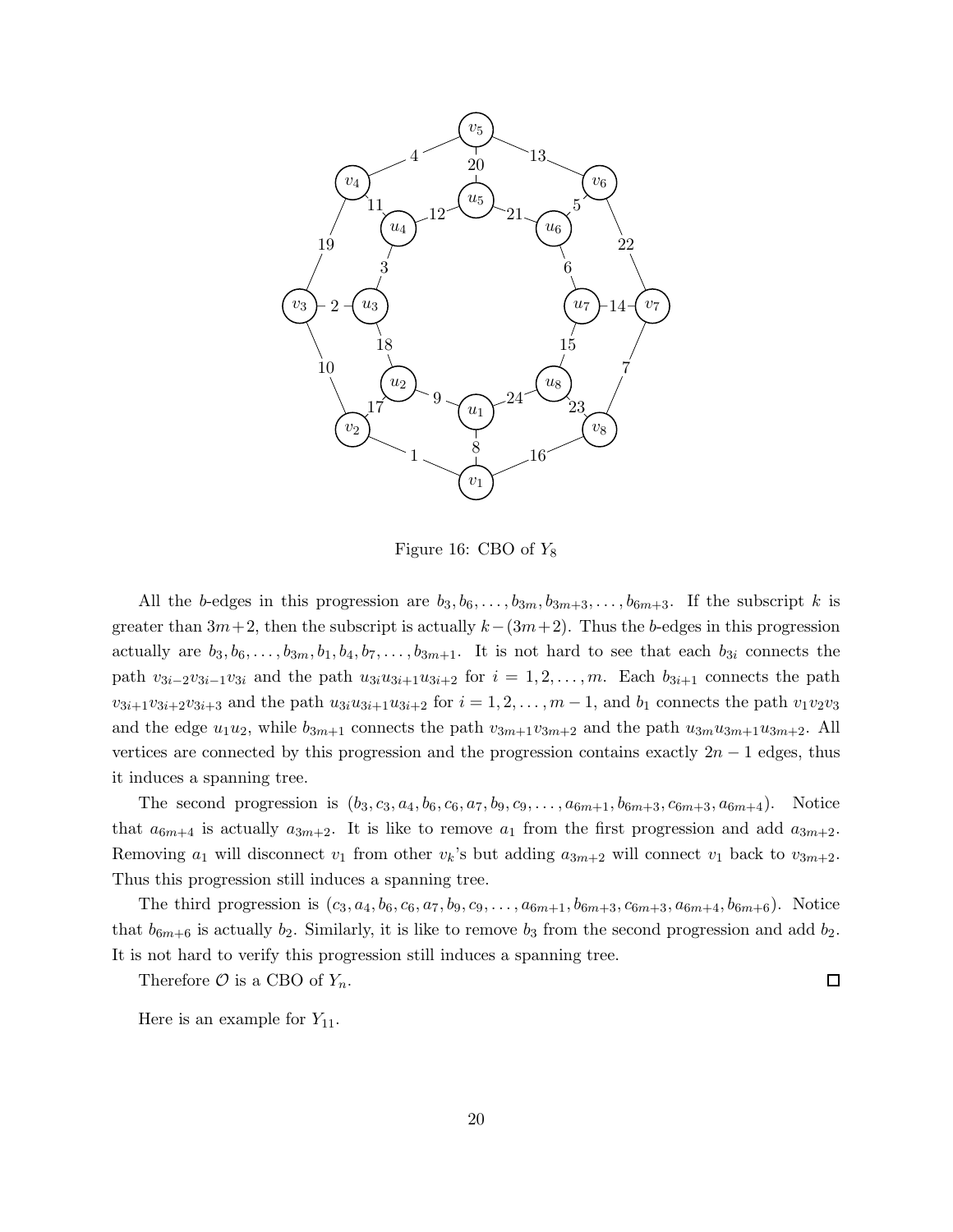

Figure 17: CBO of  $Y_{11}$ 

# <span id="page-20-0"></span>7 Maximal 2-degenerate graphs

A graph is  $k$ -degenerate if every subgraph has a vertex of degree at most  $k$ . A  $k$ -degenerate graph G is **maximal** if G is no long k-degenerate after adding any additional edge. In particular, a k-tree is a maximal k-degenerate graph.

Theorem 7.1. Every maximal 2-degenerate graph has a cyclic base ordering.

*Proof.* A maximal 2-degenerate graph can be constructed from  $K_2$  by adding a vertex and 2 edges at each step. We will use induction on the number of vertices, n, with the base case being  $n = 3$ , that is  $K_3$ . Our inductive hypothesis is that all maximal 2-degenerate graphs with less than n vertices have a cyclic base ordering. Let  $G$  be a maximal 2-degenerate graph on  $n$  vertices, and  $v$ be the newly added vertex with degree 2. Have the two vertices adjacent to  $v$  be called  $x$  and  $y$ . It is clear that the graph  $G - v$  is also a maximal 2-degenerate graph, so according to our inductive hypothesis,  $G - v$  has a cyclic base ordering, denoted by  $\mathcal{O}'$ . Let H be the unique path from x to y in the spanning tree of  $G - v$  formed by edges  $(\mathcal{O}'^{-1}(1), \mathcal{O}'^{-1}(2), \ldots, \mathcal{O}'^{-1}(n-2))$ . Let p be the edge with the smallest  $\mathcal{O}'(p)$  value in H. In other words,  $p = \mathcal{O}'^{-1}(\min_{x \in H} \mathcal{O}'(x))$ . It is easy to see that when the edge  $p$  is removed, vertices  $x$  and  $y$  will be in different components. Without loss of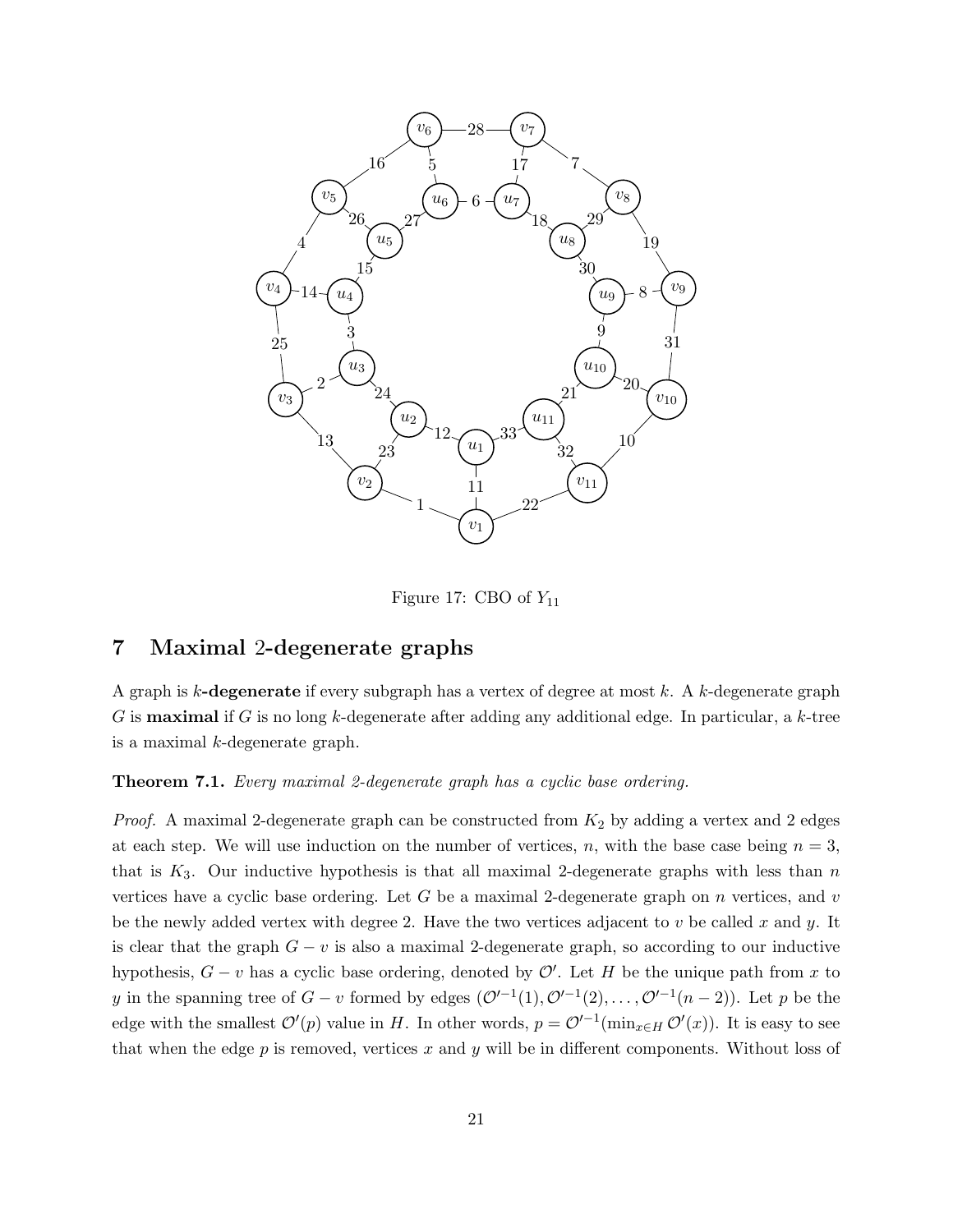generality, let  $\mathcal{O}'(p) = 1$ . We define an edge ordering  $\mathcal O$  of G as follows:

$$
\mathcal{O}(e) = \begin{cases}\n1 & \text{if } e = p \\
2 & \text{if } e = vx \\
\mathcal{O}'(e) + 1 & \text{if } e \in G - v \text{ and } 2 \le \mathcal{O}'(e) \le n - 2 \\
n & \text{if } e = vy \\
\mathcal{O}'(e) + 2 & \text{if } e \in G - v \text{ and } n - 1 \le \mathcal{O}'(e) \le 2n - 5.\n\end{cases}
$$

Clearly, every progression of  $\mathcal O$  that contains exactly one of vx or vy induces a spanning tree of G. The only progression that doesn't contain exactly one of  $vx$  or  $vy$  is the progression  $(vx, \mathcal{O}^{-1}(3), \mathcal{O}^{-1}(4), \ldots, \mathcal{O}^{-1}(n-1), vy)$ . However, the two edges vx and vy take the place of edge p in connecting x and y, with the graph formed by the  $n-3$  edges between vx and vy having vertices  $x$  and  $y$  in different components. Thus no cycles are formed, and the progression induces a spanning tree of  $G$ . Therefore,  $\mathcal O$  is a cyclic base ordering of  $G$ .  $\Box$ 

# <span id="page-21-0"></span>8 A polynomial time algorithm

An edge ordering of a graph can be determined to be a cyclic base ordering in  $\mathcal{O}(VE)$  time, where V is the number of vertices and  $E$  is the number of edges. This can be done by iterating through each starting edge within the edge ordering and determining if the following  $V - 1$  consecutive edges form a spanning tree. This is equivalent to finding if the  $V - 1$  consecutive edges are comprised of a single component. The number of components can be found by creating an adjacency list graph from the  $V - 1$  edges and running a depth-first search on the resulting graph. If there remain any unvisited vertices, then the edge ordering is not a cyclic base ordering. Each iteration takes  $\mathcal{O}(V)$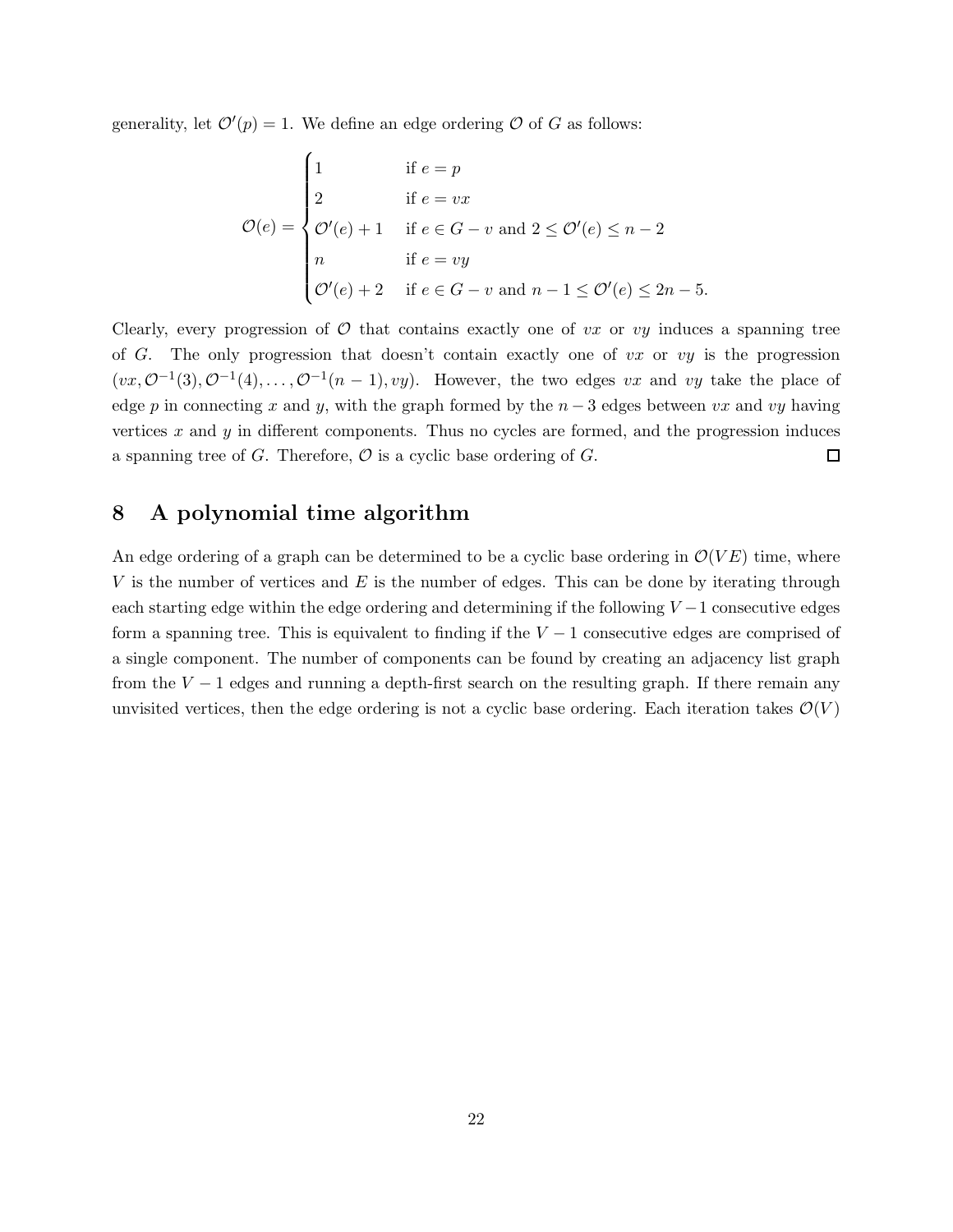time, making the total time complexity  $\mathcal{O}(VE)$ .

```
Algorithm 1: Cyclic Base Ordering in \mathcal{O}(VE)Function DFS(v, H, visited):
      if visited[v] then
          return;
      end
      visited[v] = true;for v' in H[v] do
           DFS(v', H, visited);end
      return;
 Function isCBO(G):
      e \leftarrow edge ordering of graph G;
      for i \leftarrow 0 to |e| do
           H \leftarrow \text{adjacency list representation of } (e_i, e_{i+1} \mod |e|, \dots, e_{i+V-1} \mod |e|);for j \leftarrow 0 to V do
           \big| \quad visited[j] = false;end
          DFS(0, H, visited);for j \leftarrow 0 to V do
               \mathbf{if} \ \mathit{not} \ \mathit{visited[j]} \ \mathbf{then}return \ \textit{false};end
          end
      end
      return true;
```
This can be further optimized to amortized  $\mathcal{O}(E \log V)$  time with a link-cut tree. A link-cut tree is a data structure representing a forest of trees that supports the following operations in amortized  $\mathcal{O}(\log V)$  time: adding a new vertex to the forest, adding an edge from vertex u to v with u as the parent, disconnecting a vertex from its parent, and querying the root of the tree a vertex is in. This data structure can be used to determine if a edge ordering is a cyclic base ordering. First, add all V vertices to the data structure, taking amortized  $\mathcal{O}(V \log V)$  time. Then, add the first  $V - 1$ edges to the link-cut tree, with the lower-indexed vertex as the parent, again taking amortized  $\mathcal{O}(V \log V)$  time. Next, iterate through each edge  $(e_i)$ . For each iteration, disconnect the parent of the higher-indexed vertex of  $e_i$ , and query the trees of the two vertices of  $e_{i+1}$ . If they are in the same tree, then the edge ordering is not a cyclic base ordering. If they are not in the same tree, connect the two vertices of  $e_{i+V-1}$  and continue iterating. Since each iteration takes amortized